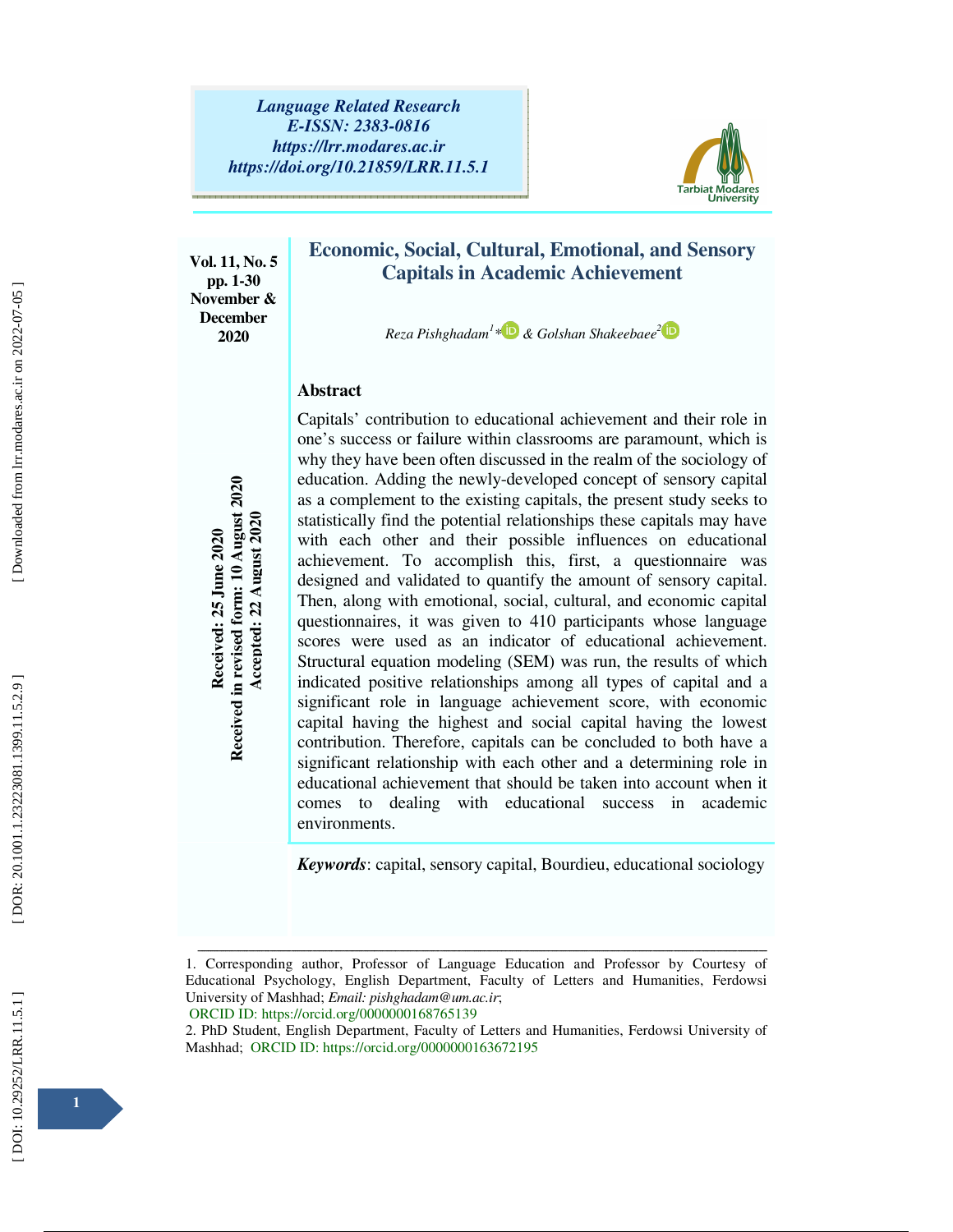## **1. Introduction**

Among the nearest and dearest to parents, teachers, and educators' hearts is enabling students to achieve higher grades in their lessons, because despite the endless efforts educators have been putting into eliminating or at least diluting the role of grade point averages or even substituting them with other criteria, we can still see that the benchmark by which students' eligibility is assessed are the scores they obtain. This, therefore, indicates the importance of recognizing the contributing factors affecting educational achievement, out of which various studies have emerged claiming that personal, family, and academic causal factors (Diaz, 2003) can play a significant part. From another perspective, social and psychological factors have been taken into account, among which psychological influencers such as motivation (Winne & Nesbit, 2010), sense of identity (Lounsbury et al., 2005), growth mindset (Claro et al., 2016) have been more paid attention to than sociological ones. Nevertheless, there have been some attempts regarding considering the latter, including the effects of social class (Aronowitz, 2004; Choppin, 1968), home condition (Lerman, 2000), and peer relations on academic achievement (Stefanek et al., 2017; Wentzel, 2017). Another social factor that has been greatly worked on in the realm of education is the concept of capital (e.g., Gunn, 2005; Reay, 2004). Though initially was introduced as a mere reflection of monetary practices, capital is no longer restricted to this objective notion, and various scholars, most notably Bourdieu (1986), expanded the concept to symbolic, psychological, social, cultural, and emotional practices to show its potentiality to be introduced as any kind of abstract or concrete asset one might possess. As an example, to Bourdieu (1999), education is an ideationally grounded field in which different forms of capital are, in one way or another, considered the currency of the modus operandi. This means that capital is a search for recognition, which provides a position in a given field, which is in this case, education (Grenfell, 2009).

Within this framework, then, the concept of sensory capital was first proposed by Pishghadam et al. (2018) and then theoretically elaborated more by Pishghadam, Ebrahimi, et al. (2019) and Pishghadam, Shakeebaee, et al. (2019) to reattract the attentions to the very notion of senses and their importance in life, in general, and in education, in particular. In these studies, they could successfully place sensory capital at the center of other proposed forms of capitals, and theoretically discussed the potential effects and relationships these capitals might have on or with each other, respectively. Their argument seems to be in the right place since senses and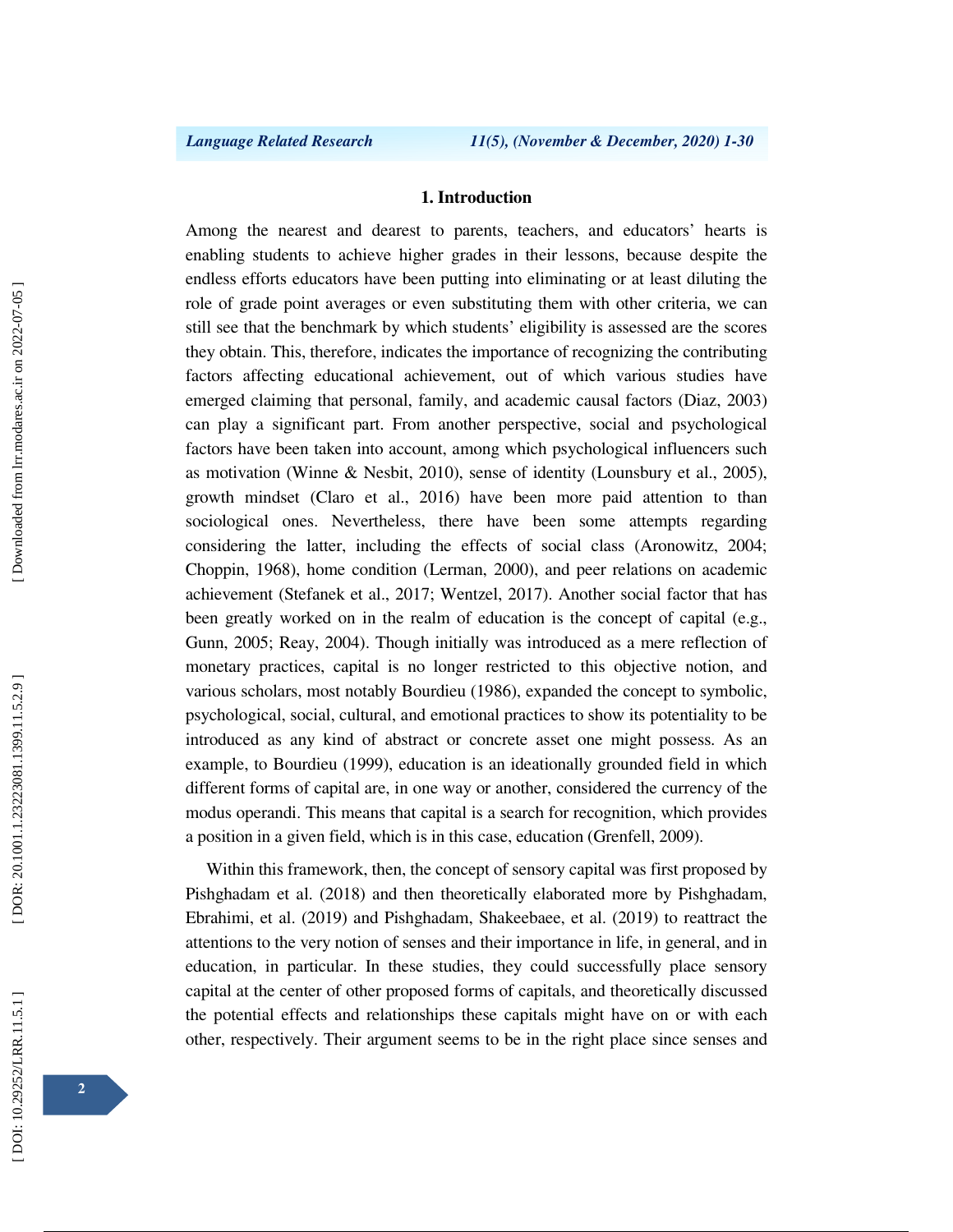the emotions they induce have long been of great importance in various aspects of life because the cultivation of our senses from childhood to adulthood plays a significant role in processing the totality of a given experience (Comenius, 1967; Shanker & Greenspan, 2005). The existence of senses is indeed central to the way we connect to ourselves, others, and the encompassing context and our living environment. Our bodies, therefore, as the center of various experiences, senses, emotions, and feelings, are always affected accordingly and are under constant reconstruction and change throughout life.

Getting back to the main realm of this study, we may need to examine the role of senses in education. It is claimed that whatever we know is greatly mediated and learned through our senses, and each of our senses, be it singular or in different combinations, brings us a route to learn (Kátai et al., 2008). The probable explanation in this vein can be found in what Montessori (1912, as cited in Borek & Thompson, 2003) has put forward saying that, having sensory learning experiences is a necessity in developing formal operations, such as the movement from concrete to abstract thinking. Unfortunately, though, the importance of mere accumulating knowledge and accentuating what is being learned than who is being taught have been too widespread in reality that the importance of sense has been entirely cut off from consideration in class.

Recent studies, however, have again tried to shed light on the role senses play in our perception and learning, one of which is the series of studies within the sensationalism doctrine, namely emotioncy. Proposed by Pishghadam et al. (2013), emotioncy holds the view that individuals experience various levels of emotions through their senses. This means that different senses we have, such as hearing, seeing, or touching, can contribute to the development of different emotions, which can consequently affect people's perception of the world around them (Pishghadam, Shayesteh, et al., 2016). Here, senses, as channels through which perceive and act accordingly, are considered as a form of capital people possess, which means the "amount of sensory access one has to something might change one's emotions and put them at different levels of understanding of the world" (Pishghadam, Shakeebaee, et al., 2019, p. 273).

Since capitals are the properties people possess and use to manipulate the world around them, sensory capital, like other forms of capital that are unequally distributed, can be perceived as the unequal sense-related assets people own. The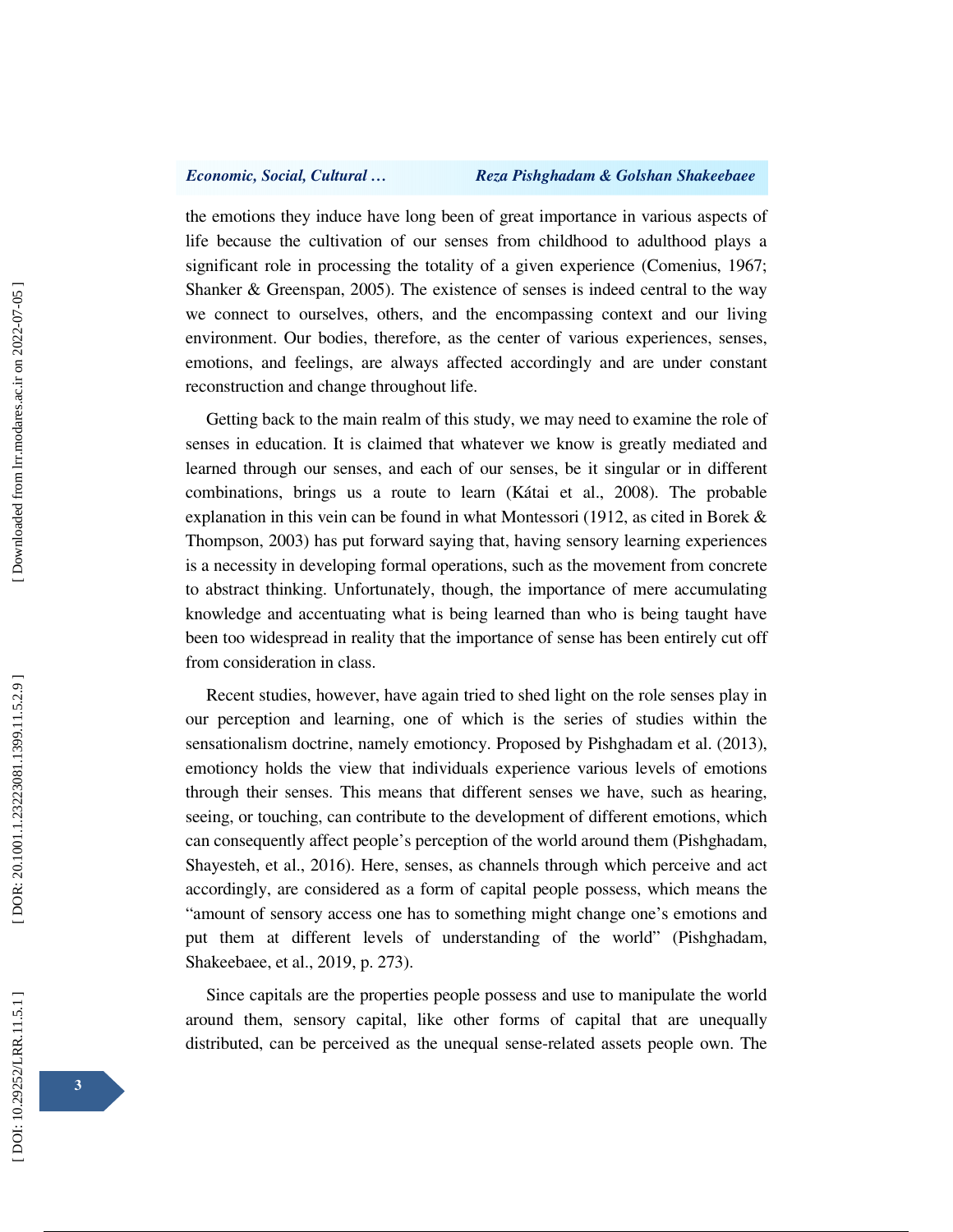present study, therefore, tries to shed more light on this newly developed concept by trying to quantify the amount of capitals people own, their internal relationships with each other and with this new kind of capital, and their possible effects on educational achievement.

## **2. Literature Review**

In what Marx (1867) proposed as class theory, different social classes are attached to the relations of production, because the dispersion of economic goods is decided by the mode of their production, meaning that development could be achieved by such modes, which is an assortment of forces of production, their relations, and social classes (Bottomore et al., 1991). Such modes of class relations, hence, could cause bourgeoisies' domination and proletariats' subordination, and that was the time when the class struggle surfaced as a capitalist social form (Starosta, 2015; Weingart, 1969). This objectively structured stance of production relations seems to be at the center of Marxist class theory, and as an attempt to change such understanding of economic conditions, Bourdieu (1986) tabled his theory of social class concerning the idea of Marx's (1867) capital. To Bourdieu (1986), Marx's conceptualization of capital is merely economic, or in better words, a form of a financial asset. What he suggested instead was the idea of having other forms of capital, something beyond tangible money and material possessions (Jonsson & Lindbergh, 2013), because to him, structures and functions of a social world cannot be adequately described unless capital is introduced in all of its forms. From Bourdieu's (1986) perspective, capital can be described as the "accumulated labor" (p. 15), which has the ability to put agents as allocators of the social energy in the form of living labor. He held up the view that his suggested forms of capital, namely cultural, social, and symbolic, are convertible to economic capital, though, contrariwise, changing economic capital into other forms of capital is more complicated and time-consuming (Greve & Salaff, 2003). In fact, Bourdieu (1989) advised against giving priority to economic capital, believing that being attached to the rules of the economic capital is a social construction that is culturally grounded. Therefore, unlike Marx (1867), he did not limit the idea of capital merely to an economic form, but he expanded it to noneconomic, disinterested forms. In practical terms, pecuniary practices could not be comprehensively defined unless they were concomitant with non-pecuniary practices, such as cultural or artistic practices (Bourdieu, 1986).

The cultural capital theoretical framework proposed by Bourdieu (1986) is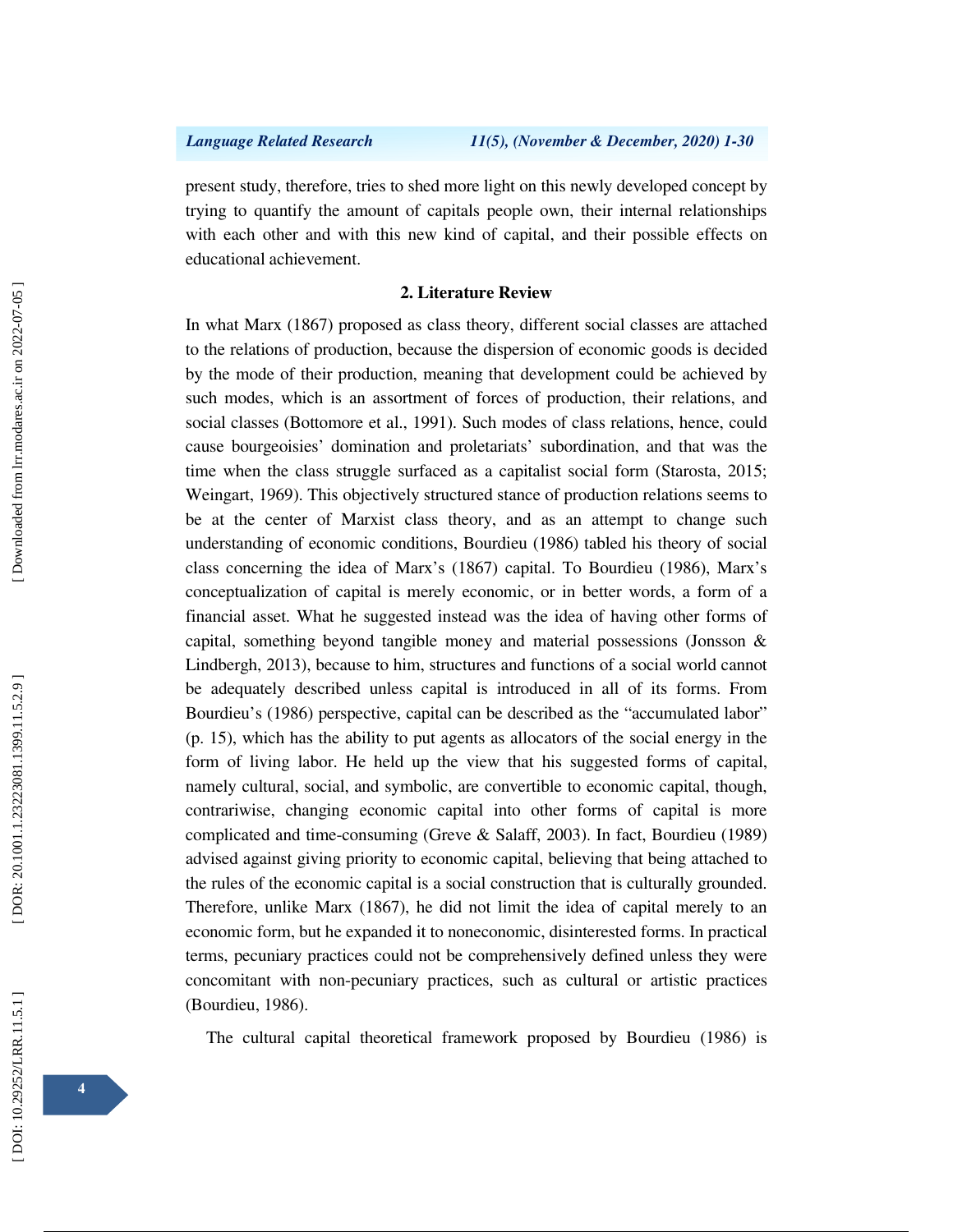### *Economic, Social, Cultural … Reza Pishghadam & Golshan Shakeebaee*

defined as the relationships among class, power, and culture, which focuses on why and how the given social status of a society affects the educational achievement and occupational levels (Luke, 2018). In what Bourdieu put forward as the view of class relations and power, the meaning systems are taken as the key to keeping any domination system and to changing class advantages from one generation to another (Rowlands, 2018). In this vein, we can define cultural capital as a kind of competence in the dominant cultural codes and various practices by means of which the social background inequalities are moved to distinguishing educational degrees, which consequently cause unequal social and economic returns. According to Bourdieu (1986, 1999), there are different forms of cultural capital. One is the embodied state of cultural capital, which, according to him, is the state to put value and understand the cultural goods using deliberate inculcation. The second form of cultural capital is what Bourdieu (1999) called objectified cultural capital, which includes cultural goods and media. In what he believes in this vein, children of higher social strata are born into a home environment where there is more likely that the societally valued knowledge of highbrow culture and different cultural cues be displayed (Bourdieu et al., 1977). Therefore, it can be mentioned that dissimilarities in cultural capital can partly clarify the association between the parents' socioeconomic positions and their children. This is usually interpreted as the idea that the dominant class members are endowed with the most valuable cultural capital and have the best opportunity to be successful in school, which means most members of the lower classes are left with little amount of hope to achieve social mobility (Alanen et al., 2015). For the latter group, there are fewer economic and symbolic returns for their educational investment compared to those of higher social status. As a result, to get to their highbrow classmates, such students need to over-perform to tackle the obstacles (Michael, 2017). It is also important to note that students from lowbrow are aware that students from their class are not much likely to accomplish educational achievements and may select themselves out of some situations.

Among the most central assumption cultural capital theory underpins is that educational institutions can be considered as the primary agents at which a miniature version of a given society, namely a class-based version, is reproduced through hegemonic economic, cultural capital, and of the dominant social class (Webb et al., 2017). Schools are, therefore, believed as socially biased places that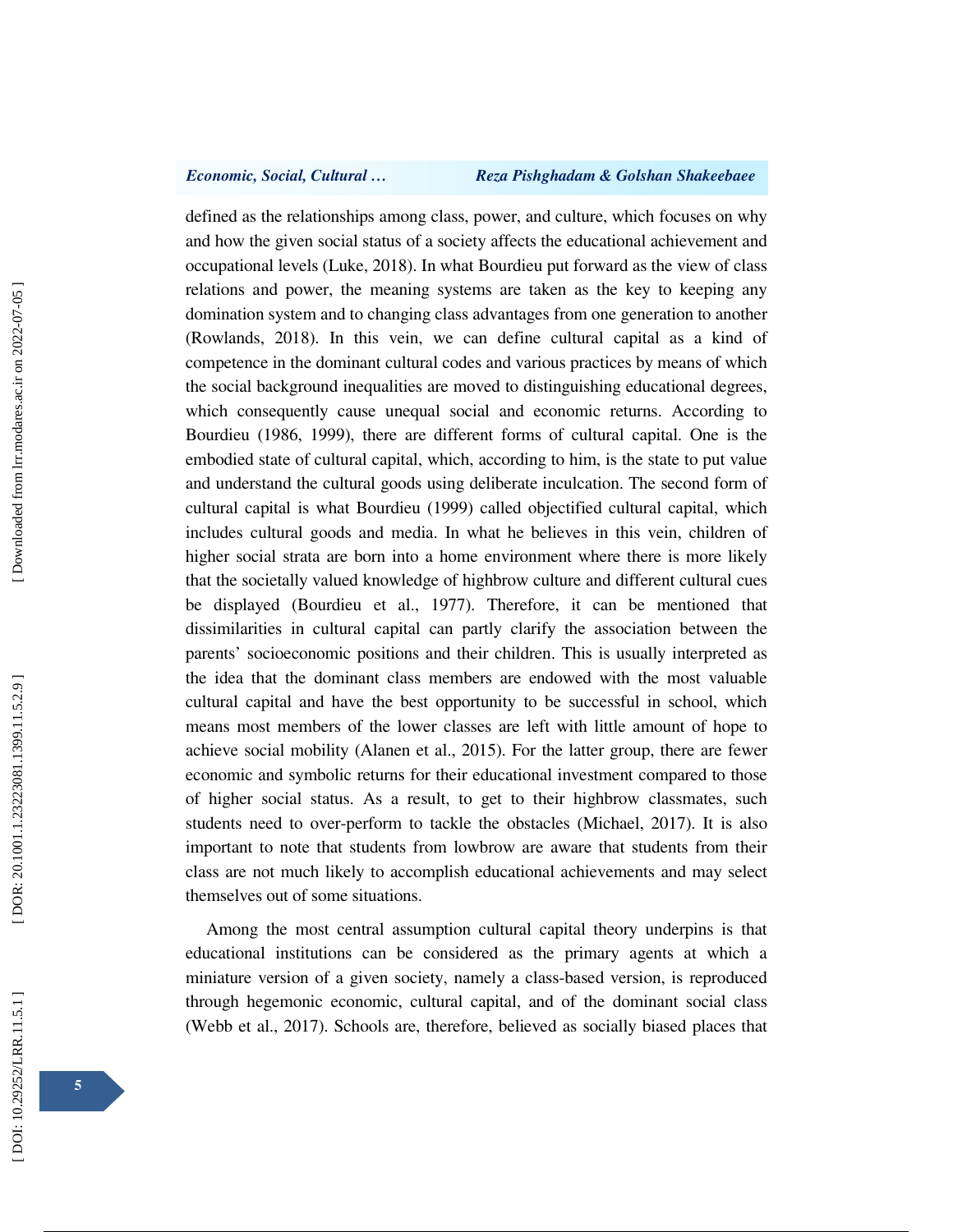have students from dominant social classes as the favorite (Lareau, 1987). All in all, it can be said that Bourdieu's conception of cultural capital theory scrutinizes the interaction between culture and education, which consequently leads to the social reproduction of inequality. Expansive research (e.g., Ho, 2009; Reay, 2000) in this vein has demonstrated that student's achievement is a multilayer production consisting of their family backgrounds and parents' involvement, and school ambiance that can affect academic preparation.

While cultural capital comprises tangible properties such as educational degrees, social capital is more involved with commitments that come with social relationships (Julien, 2015) because it inextricably interwoven to the social structures, or in better words, it is the available resource operating in the social relations (Kwon & Adler, 2014). The premise social capital holds is rather straightforward; it is a form of social investment with expected comebacks (Lin, 1991). The amount of social capital one possesses is substantially related to their expansion of connections one person, which can consequently affect different types of capital (Grenfell, 2008). This can also lead to the production or reproduction of inequality through connecting to people with various power positions (Pishghadam & Khajavy, 2013). Social capital can also be viewed as an exercise where individuals in the domineering class use mutual credence to bolster the group whose capital forms are more varied (Lin, 1999). This means that people involve themselves in interactions and use four elements of information, influence, social interactions, and reinforcement to produce profits (Lin, 1991).

In his theory, Bourdieu (1987) tried to get rid of dualities and expanded a conceptual framework that emphasized how the embodied agent shapes and is shaped by the society in a more integrated way. His analysis of embodiment as 'practical sense', in particular, delineated emotions in experiences that enculturated social actors expose (Probyn, 2004). Therefore, it is believed that his non-dualistic view on capital can raise awareness regarding research on the role of emotions in education. Although Bourdieu has never expressly talked about the notion of cultural capital in his social works, several educational sociologists, such as Nowotny (1981), have made use of his theories to highlight the role of emotional involvement and its implemented role in different social relationships, like parenthood (Reay, 2000) or childcare (Colley, 2006). Emotional capital, as the name suggests, is a form of social capital, which can be seen as social and cultural resources, which can be achieved through affective relations, specifically those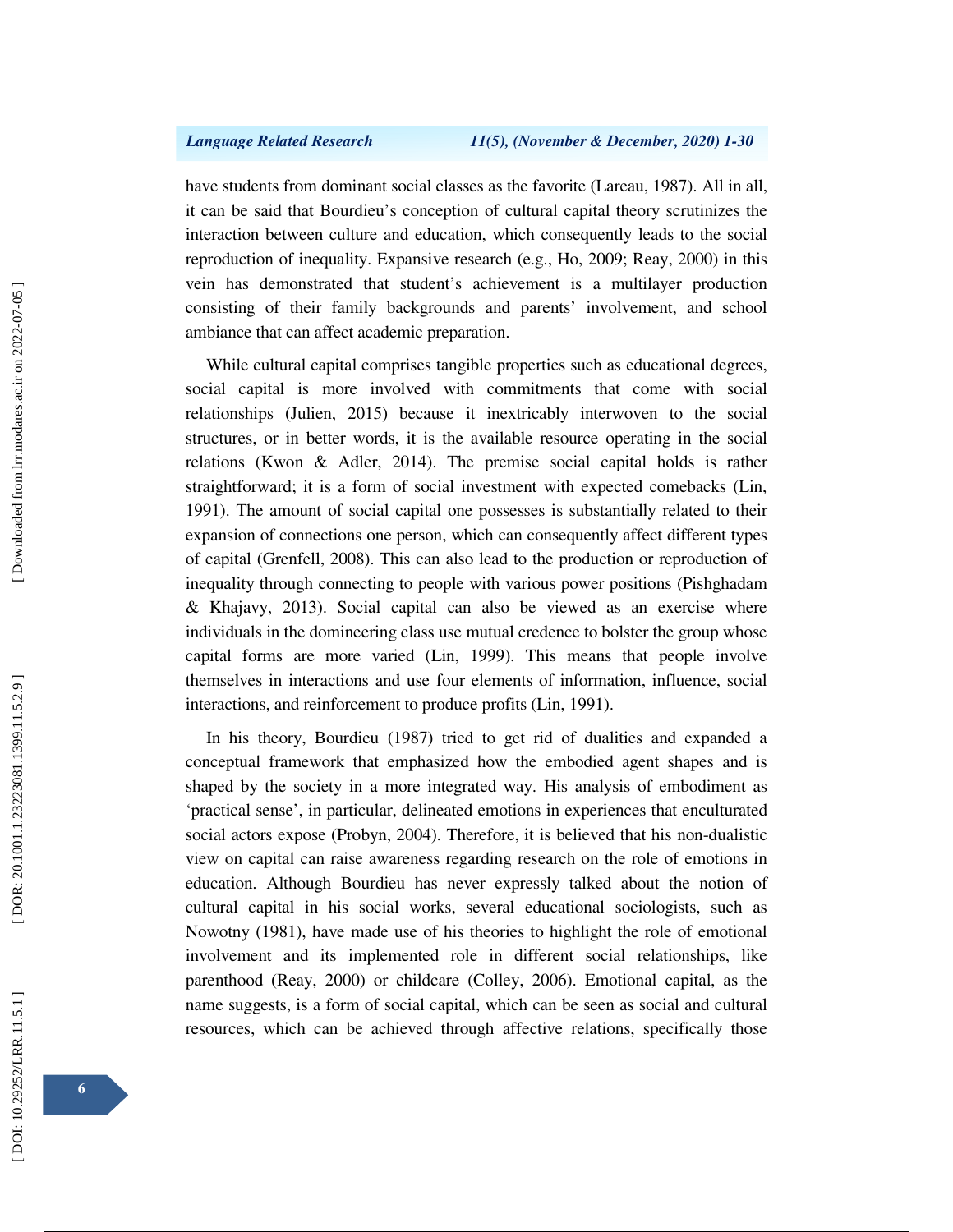within the family (Reay, 2004). Allatt (1993) construed emotional capital as "emotionally valued assets, skills, love and affection, the expenditure of time, attention, care and concern" (p. 143), which means that emotional capital can be seen as emotional resources which are incarnated as support, patience, and commitment, which according to Reay (2004), is more in the realm of women than man.

In spite of the fact that senses, emotions, and affect are correspondent, there are some nuance differences about them, which are essential to be distinguished. One such difference is related to socio-cultural perspectives. Here, while emotions relate individuals and the society to be through "ongoing relational practices" (Burkitt, 1997, p. 42), affect is first known in the body and then is renamed and reexperienced by employing the social and cultural relations. Viewing such marked differences and the effects of emotion in education and learning from a different perspective, the paper tries to expand the potential role of the newly developed concept of sensory capital (Pishghadam, Ebrahimi, et al., 2019) might have on education.

### *2.1. Sensory Capital*

Senses and emotions are closely intertwined; in fact, emotions are claimed to be responses to sensory experiences (Pishghadam & Shayesteh, 2016). Fundamentally, sensory experiences induce emotions about a single concept (Thomson et al., 2010). Founded on the mutually interactive nature of emotions and senses, their impact on cognition and learning, and on the basis of developmental individual-differences (DIR) studies, Pishghadam et al. (2013) proposed the idea of emotioncy, which is defined as the emotion levels held by individuals for different concepts emphasizing the fact that "senses can be hierarchically intertwined with emotions to shape cognition" (Pishghadam et al., 2016, p. 2). Emotioncy, therefore, can be conceptualized as sense-induced emotions, or in better terms, an umbrella term where senses, emotions, and cognition are taken into consideration (Pishghadam, 2016a). To lay the foundations, Pishghadam (2016b) illustrated the concept on a matrix (Figures 1 and 2).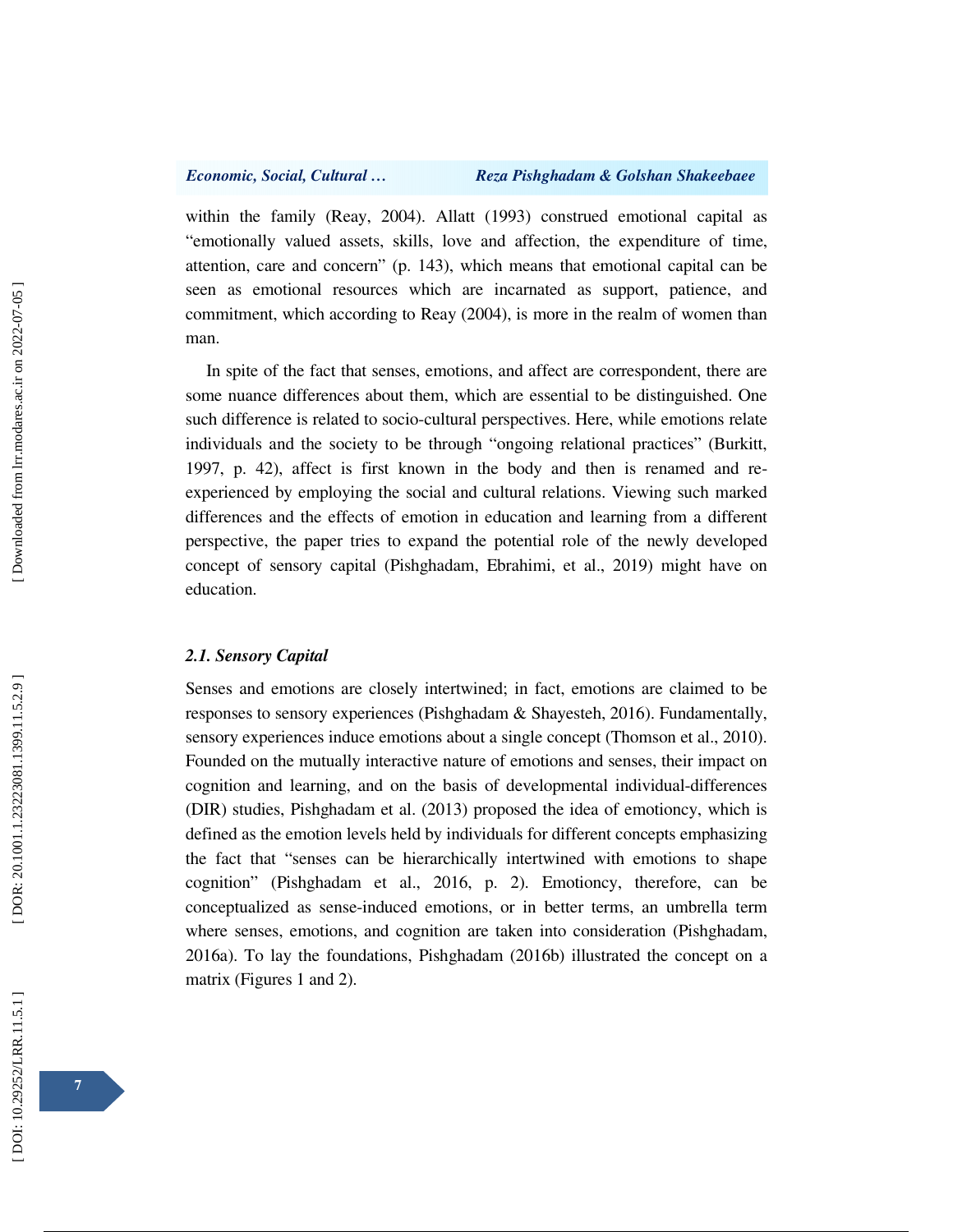### **Figure1**

*Emotioncy Levels*



*Note.* Adapted from "Emotioncy, Extroversion, and Anxiety in Willingness to Communicate in English," by R. Pishghadam, 2016a, the 5<sup>th</sup> International Conference on Language, Education, and Innovation.p.2.

### **Figure 2**

*A Metric for Measuring Emotioncy* 



*Note*. Adapted from "Emotioncy, Extroversion, and Anxiety in Willingness to Communicate in English," by R. Pishghadam, 2016a, the 5th International Conference on Language, Education, and Innovation, p.3.

What can be clearly seen here is that learners are categorized into three types of avolved (those with no prior experiences), exvolved (those with some limited levels of experiences), and involved (those who have reached the full levels of experiences). To explain more, he classified these types into kinds (Table 1).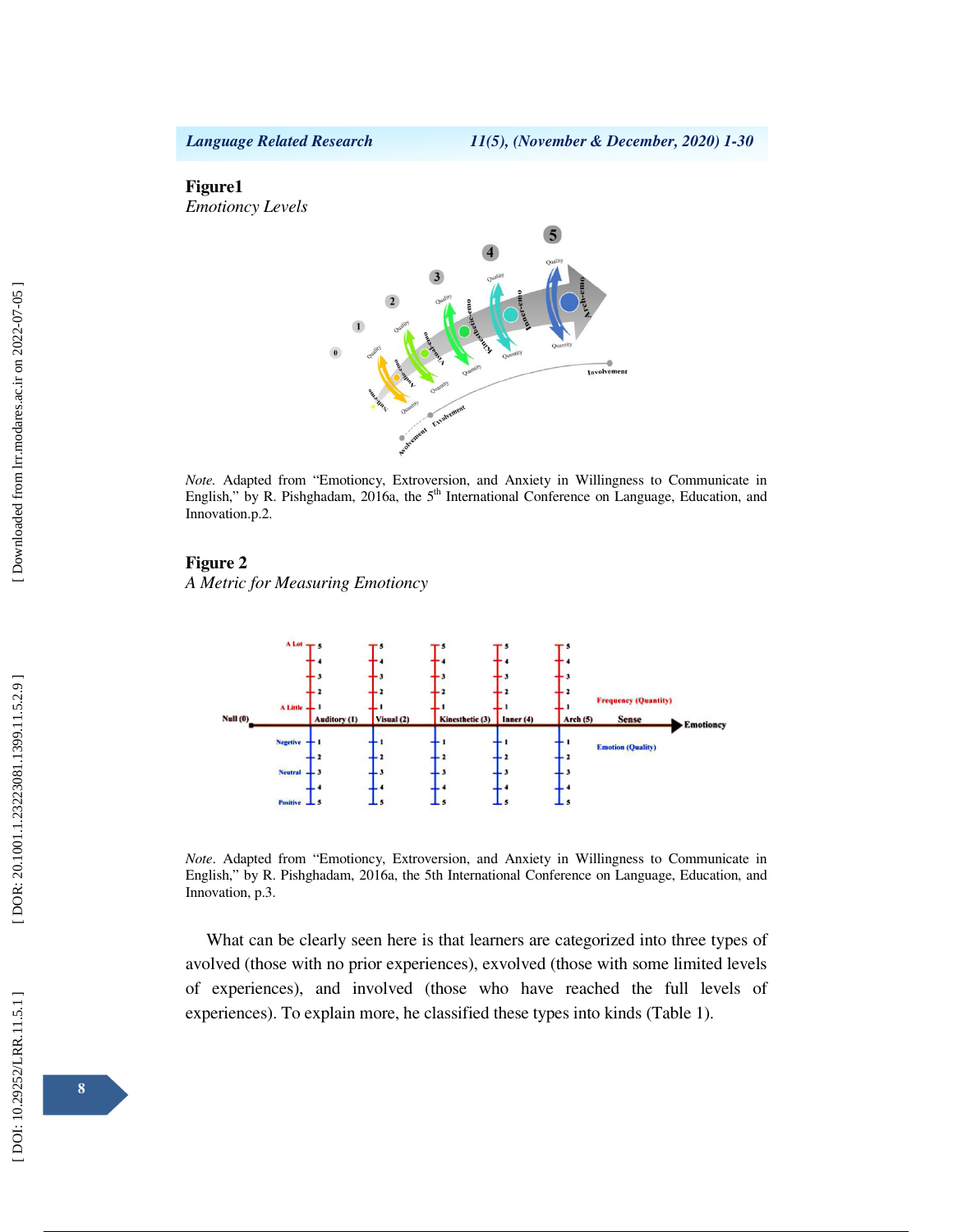### **Table 1**

*Emotioncy Categorization*

| Emotioncy          |             |                                                                                         |
|--------------------|-------------|-----------------------------------------------------------------------------------------|
| <b>Types</b>       | Kinds       | Experience                                                                              |
| Avolvement         | Null        | When an individual has not heard about, seen, or experienced an object<br>or a concept. |
| <b>Exvolvement</b> | Audio       | When an individual has merely heard of a word/concept                                   |
|                    | Visual      | When an individual has both heard about and seen the item.                              |
|                    | Kinesthetic | When an individual has touched, worked, or played with the real<br>object.              |
| Involvement        | Inner       | When an individual has directly experienced the word/concept.                           |
|                    | Arch        | When an individual has done research to get additional information.                     |

Adapted from "Conceptualizing Sensory Relativism in Light of Emotioncy: A Movement Beyond Linguistic Relativism," by Pishghadam, Jajarmi, et al. 2016, *International Journal of Society, Culture and Language,* p. 4.

Within the framework of emotioncy, Pishghadam, Jajarmi, et al. (2016) suggested the idea of sensory relativism, which is of the view that senses are able to create various degrees of emotions that can relativize our perception of the world. This idea was further endorsed by the results of a study which indicated people's reaction might vary within a given society based on various sensory channels through which they receive information (Pishghadam et al., 2018). Therefore, senses can have an influential role with respect to cultural and social practices. That is why *sensory capital* could be taken as a tool that can represent different levels of emotions that are induced by other forms of capital, like economic, social, and cultural capitals (Pishghadam, Ebrahimi, et al., 2019). Sensory capital can, therefore, be delineated as the extent of sensory access one has toward a concept, which has the ability to change their level of emotions and provide them with a different level of understanding of the world. This means that senses, by which we receive information, can be considered as our assets, or our capitals, which can change our perception and understanding. Putting this idea in emotioncy terms, it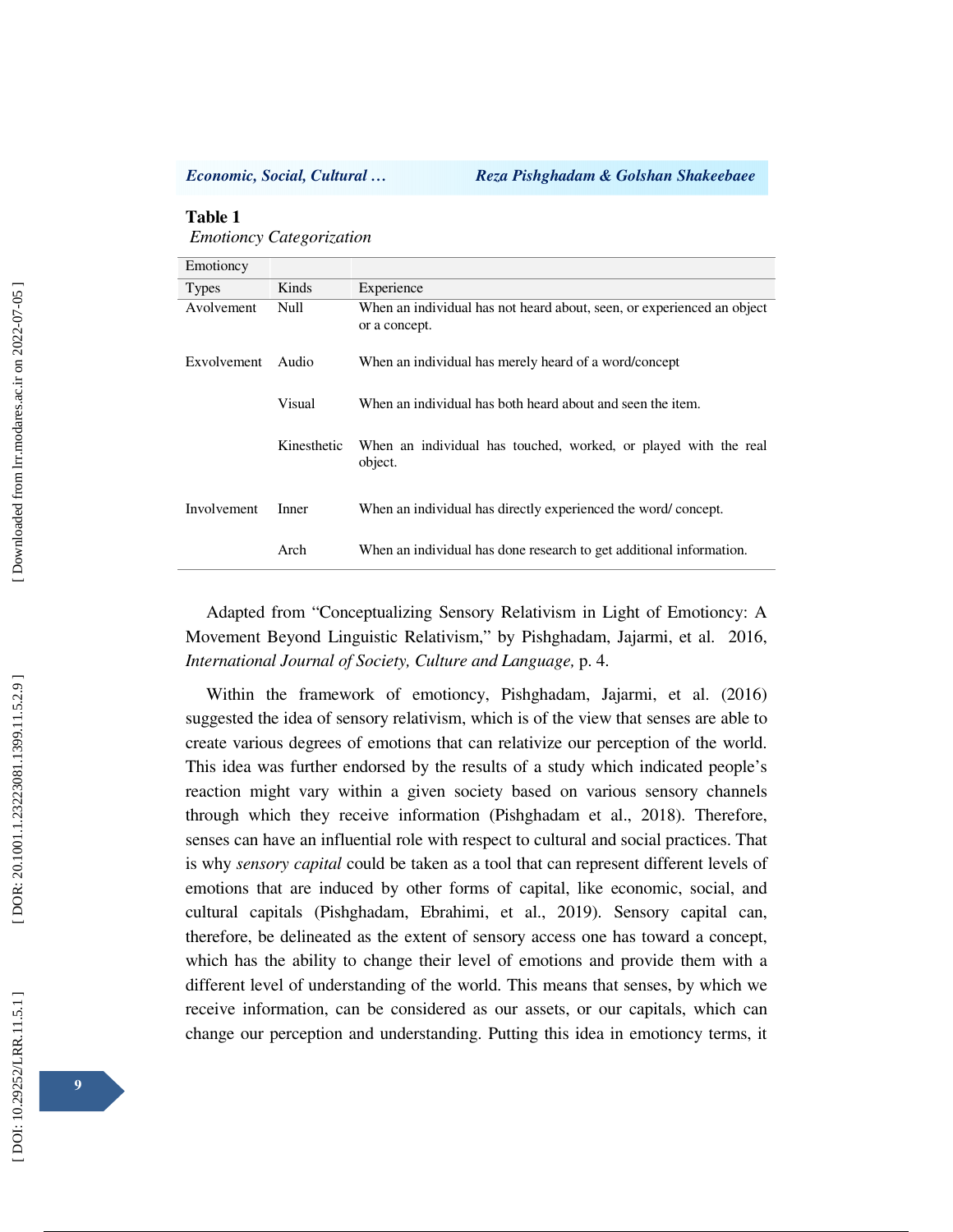can be seen that depending on whether one is avolved (null), exvolved (auditory, visual, and kinesthetic) or involved (inner and arch) in a subject, their perception of the reality might be molded differently. We believe that sensory capital is not a fixed concept, and like other forms of capital, it has the potential to be changed. This means that under the influence of envolvers, when people interact, their amount sensory capital can be altered (Figure 3).

We also think that sensory capital has a bilateral relationship with other forms of capital, which means that it can utilize other forms of capital, and at the same time, it has the ability to influence them. Differently put, different amounts of economic, emotional, social, and cultural capitals can provide different levels of accessibility to different channels of receiving information through senses, which can consequently construct a sensory gap. Let us illustrate this idea with an example. Consider an individual with specific economic capital who has the ability to attend museums or art galleries and compare this person with someone who does not possess such amount of economic capital and has never attended any of these places. This is in accordance with Bourdieu's (1986) transformations of capitals into each other.





*Note.* Adapted from "Sensory Capital in Education: A Missing Piece?," by Pishghadam, Shakeebaee, et al., 2019, p. 276.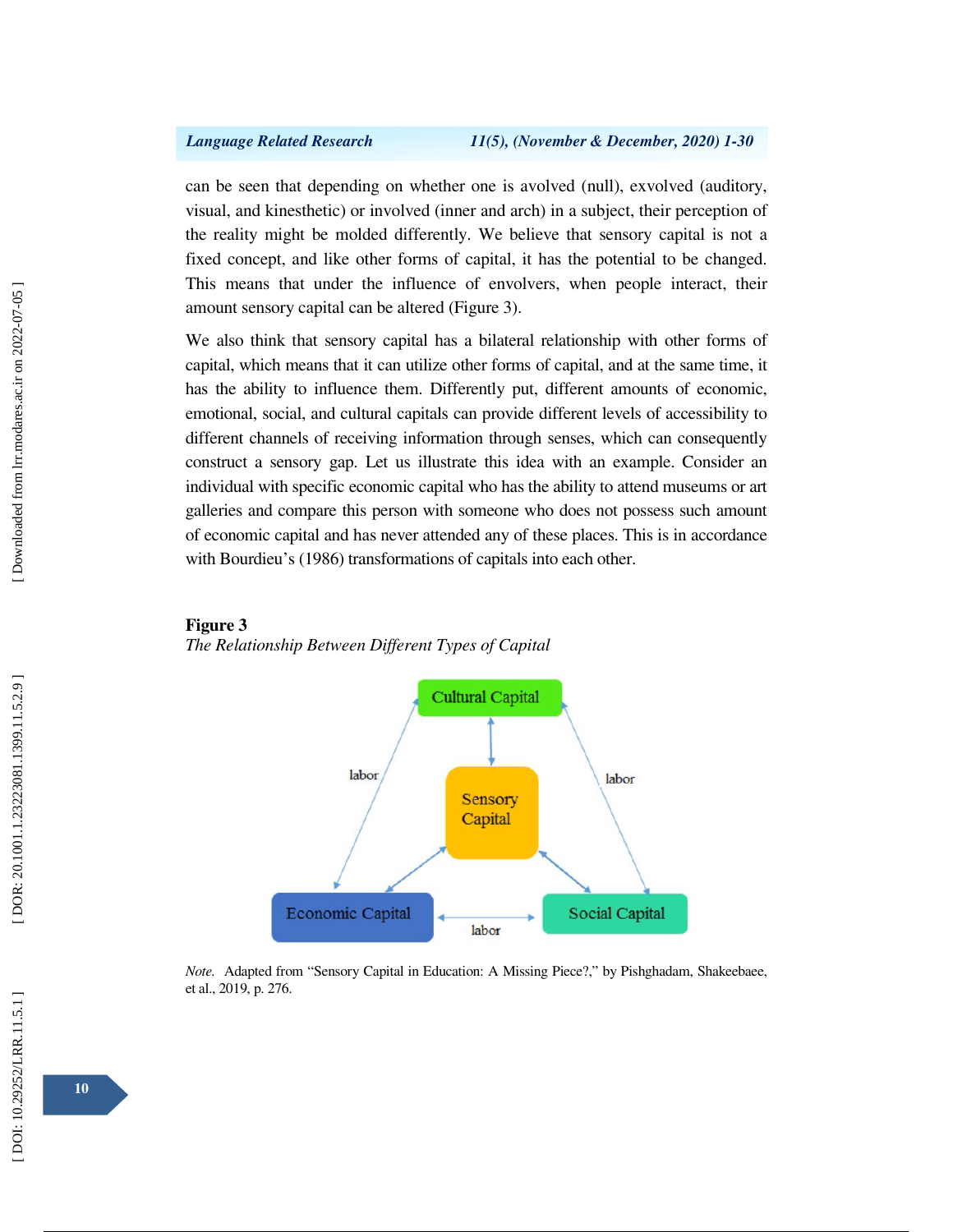As can be depicted sensory capital is centralized in this model to underline its bilateral relationships with other forms of capital. Table 2 provides examples on transformations between capitals.

### **Table 2**

| Capital                         | Example                                                                  |
|---------------------------------|--------------------------------------------------------------------------|
| Cultural capital                | Pictures, books, machines, instruments, etc.                             |
| Social capital                  | Membership in a group                                                    |
| Economic capital                | Deposits in a bank                                                       |
| Cultural $\rightarrow$ social   | The individuals might write a book and their academic status quo rises   |
| Social $\rightarrow$ economic   | The individuals might get a salary promotion due to their position       |
| Cultural $\rightarrow$ economic | The individuals might sell their written book                            |
| Cultural $\rightarrow$ sensory  | The individuals visit a special historical place and their senses change |
| Social $\rightarrow$ sensory    | The individuals meet a special person, and their senses become different |
| economic $\rightarrow$ sensory  | The individuals use their money to buy caviar, and their feelings change |

*Note.* Adapted from "Sensory Capital in Education: A Missing Piece?," by Pishghadam, Shakeebaee, et al., 2019, p. 276.

Based on the above-mentioned literature, we hypothesize that this newlydeveloped capital, like other forms of capital, can play a role in educational achievement and success. In particular, we try to examine the existing and potential relations between various capitals, namely economic, social, cultural, emotional, and their contribution to sensory capital and also the possible relationships they may have with the obtained language scores.

### **3. Methodology**

### *2.1. Participants*

The sample initially consisted of 542 participants, who were reduced to 410 after omitting the participants with missing data, 251 of whom were females (61.2%) and 159 were males (38.7%) aged 18 to 32 (*M*= 20.54, *SD*=.09). They were all university undergraduate students from different fields of study in Mashhad, Iran, coming from different socioeconomic backgrounds. The selection was based on convenience sampling and accessibility, and the participation was completely voluntary.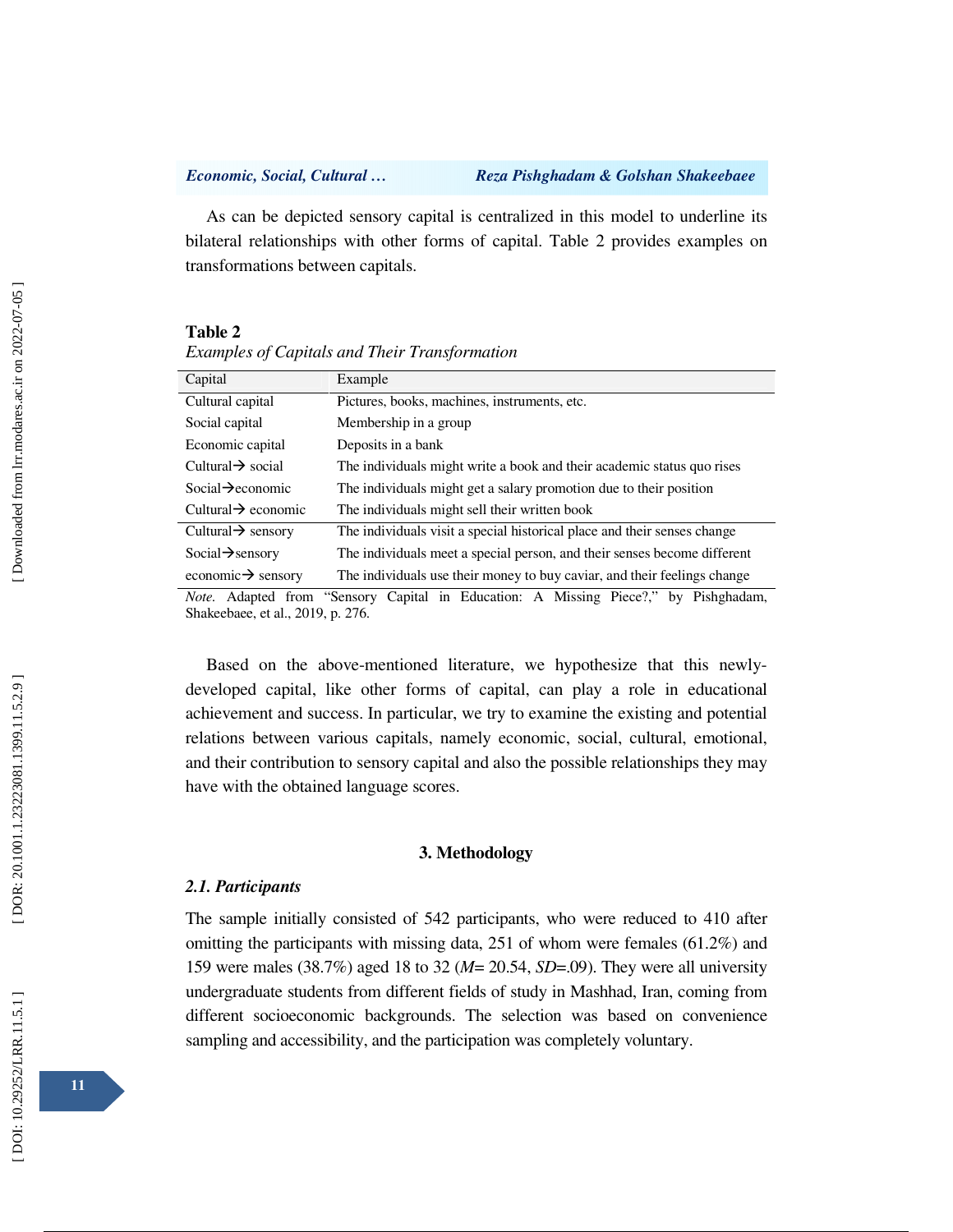## *2.2. Instruments*

The instruments used in the present study included:

*2.2.1. Social and Cultural Capital Questionnaire (SCCQ)* 

Designed and validated by Pishghadam et al. (2011), SCCQ includes a fivefactor model of social and cultural capitals, namely *social competence, social solidarity,* and *extraversion* as the sub-scales of social capital and *literacy and cultural competence* as the sub-scales of cultural capital. This questionnaire comprises of 42 items (13 items of which measure participants' level of cultural capital and 29 items measure their social capital) using a five-point Likert-type scale ranging from *(1) Not at all* to (*5) very much*. The given reliability in that study is reported 0.88 (See Appendix A for the sample of questions.).

## *2.2.2. Emotional Capital Questionnaire (ECQ)*

Designed and validated by Piri et al. (2018), ECQ includes *self-awareness, selfregulation, motivation, social awareness,* and *social skills*, each of which included some sub-components. Self-awareness contains *emotional awareness, selfassessment,* and *self-confidence*. Self-regulation contains *self-control, trustworthiness, conscientiousness, adaptability, achievement orientation,* and *initiative*. Social awareness contains *empathy, organizational awareness,* and *service orientation.* Finally, social skills contain: *developing others, leadership, influence, communication, change catalyst, conflict management, building bonds,*  and *teamwork and collaboration*. Among these components, motivation is the one that has no sub-components. ECQ comprises 40 items that measure participants' level of emotional capital using a five-point Likert scale ranging from *(1) very little* to *(5) very well.* The given reliability in that study is reported 0.81 (See Appendix B for the sample of questions).

### *2.2.3. Sensory Capital Questionnaire (SCQ)*

This newly-developed questionnaire is designed based on the concept of sensory capital put forward by Pishghadam, Shakeebaee, et al. (2019) and aims to measure the sensory capital levels in educational settings. It consists of five subscales, including instructors, classes, classmates, books and pamphlets, and educational tools, each of which were divided into two sections, namely form (content) and function. Based on the theoretical framework of sensory capital, namely emotioncy, the questions were designed in a way to indicate the three aspects of sense, emotion,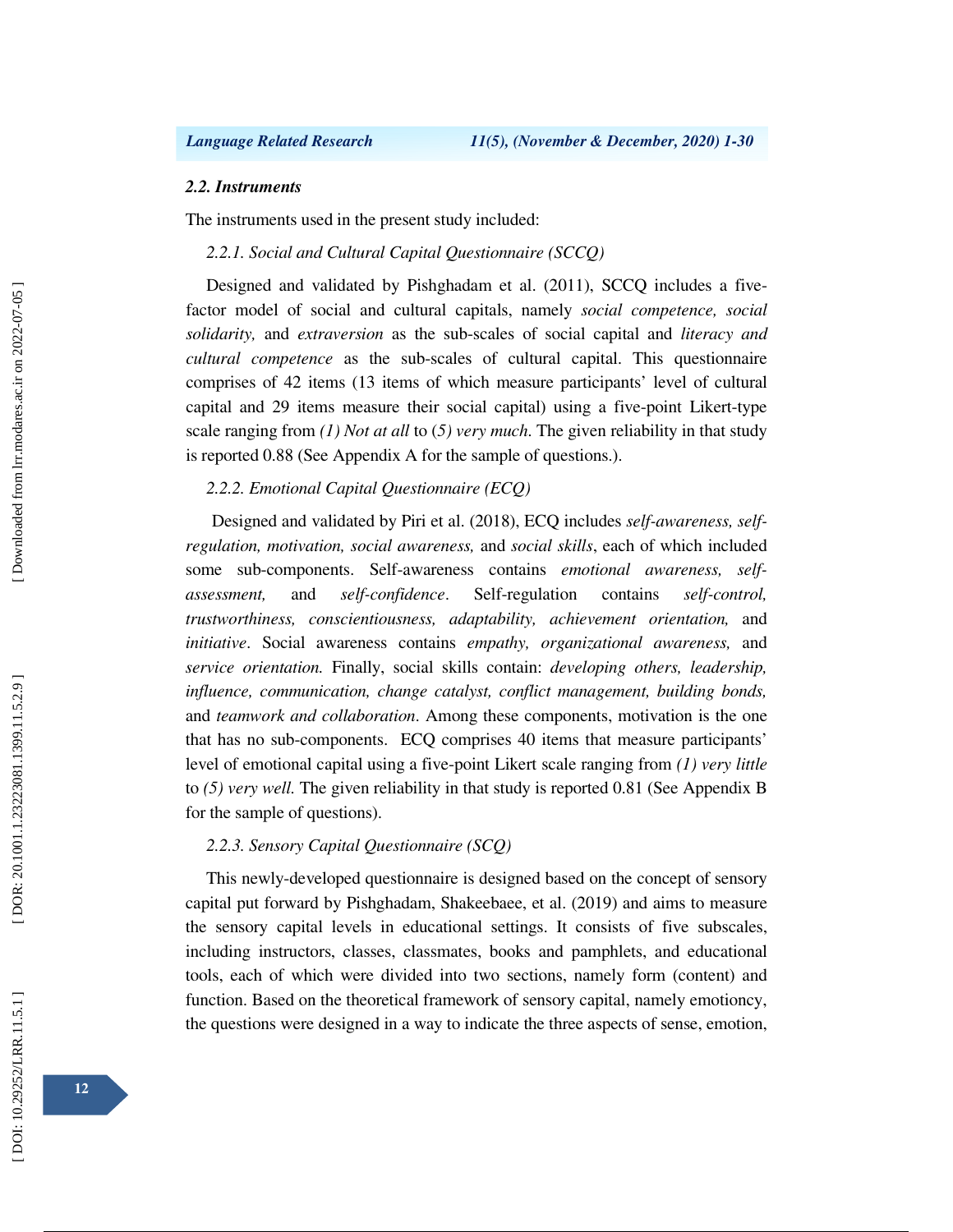and frequency (Figure 1b). To calculate the scores, the emotioncy formula (Pishghadam, 2016a) was used. In this formula, Emotioncy= s (f +e), where, s= sense,  $f$  = frequency,  $e$  = emotion. In order to conduct statistical analysis, the calculated scores were entered into SPSS software (version 24). The reliability and validity of this questionnaire are examined in the following sections (See Appendix C for the sample of questions.).

## *2.2.4. Economic Capital Questionnaire (EcCQ)*

This questionnaire tries to classify participants' economic capital. Based on the Marxian stratum model of class, society is separated into a hierarchy of workingclass, middle class, and upper class, which is quite a stable sociocultural background (Maron et al., 2016), and different factors have been proposed to characterize such social status structure which includes education, career, sex, marital status, access to goods and rate of consumption, availability of services and household, and neighborhood or community level (Hollingshead, 1975; Krieger et al., 1997; Pishghadam et al., 2018). Using this, participants' family income, their parents' professions, and the whereabouts of their home location and neighborhood were used as the criteria by which the participants were clustered. To explain more, families living in more affluent neighborhoods; with more prestigious jobs (such as medical doctors and university professors); with higher levels of education (masters, Ph.D., and above) whose total income was above 50 million Rials (the currency of Iran) were labeled as the upper class; those families who were living in less affluent neighborhoods, with masters or bachelor's degrees, who were employees or selfemployed whose total income was between 30 to 50 million Rials were labeled as the middle class; and finally, those families who were living in poor neighborhoods, who were workers or had no jobs with a lower academic background (diploma degree and below) and their family income was below 30 million Rials were labeled as the working class. These pieces of information were then codified to categorize participants into three groups of low, mid, and high class.

### *2.3. Procedure*

The Persian (as the first language of the participants) versions of these questionnaires were administered to participants for a better understanding and to increase the accuracy of the data and the return rate. Completing all these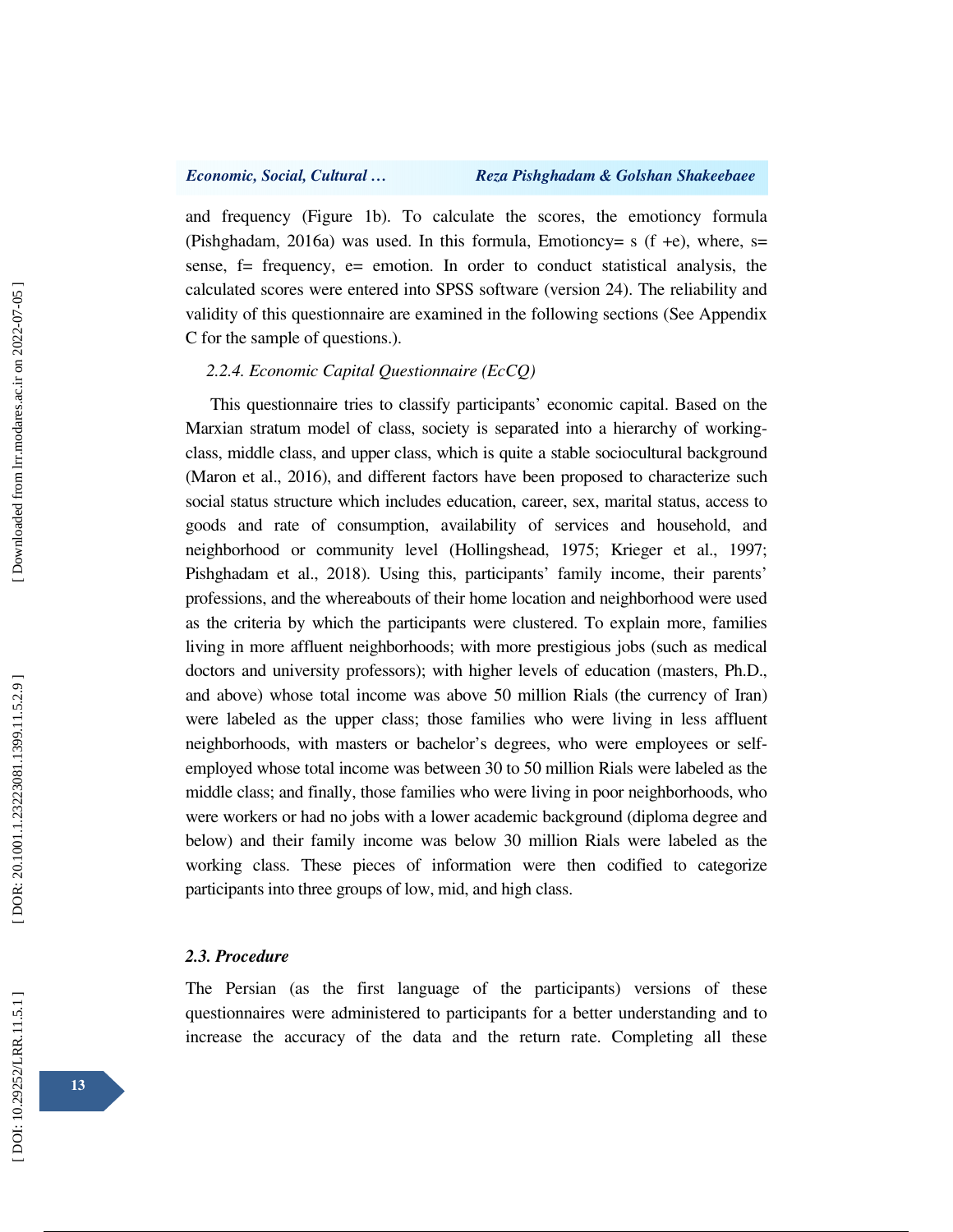questionnaires took around 30 minutes, and participation was entirely voluntary. The collected information was then entered into SPSS (version 24) for conducting statistical analyses. Moreover, in order to substantiate the construct validity of the scale and to confirm the latent factors, Confirmatory Factor Analysis (CFA) was run utilizing Amos (Version 20). Demographic information (including gender and age) and the language scores of the General English Course at university (as an indicator of academic achievement) were also obtained from the participants.

### **4. Results**

## *4.1. Validating the Sensory Capital Questionnaire (SCQ)*

In order to check the validity of the questionnaire, Confirmatory Factor Analysis (CFA) was used, based on which, the association between each sub-factor of the proposed model was analyzed. Figure 4 is an indication of the model we proposed for the newly-designed questionnaire.



*The Proposed Model of the Designed Questionnaire*



As the proposed model indicates, the designed questionnaire has two subconstructs namely, C-emo (5 items) and F-emo (5 items). To check the model fit, the goodness-of-fit indices were used. The model with all factor loadings can be seen in Figure 5.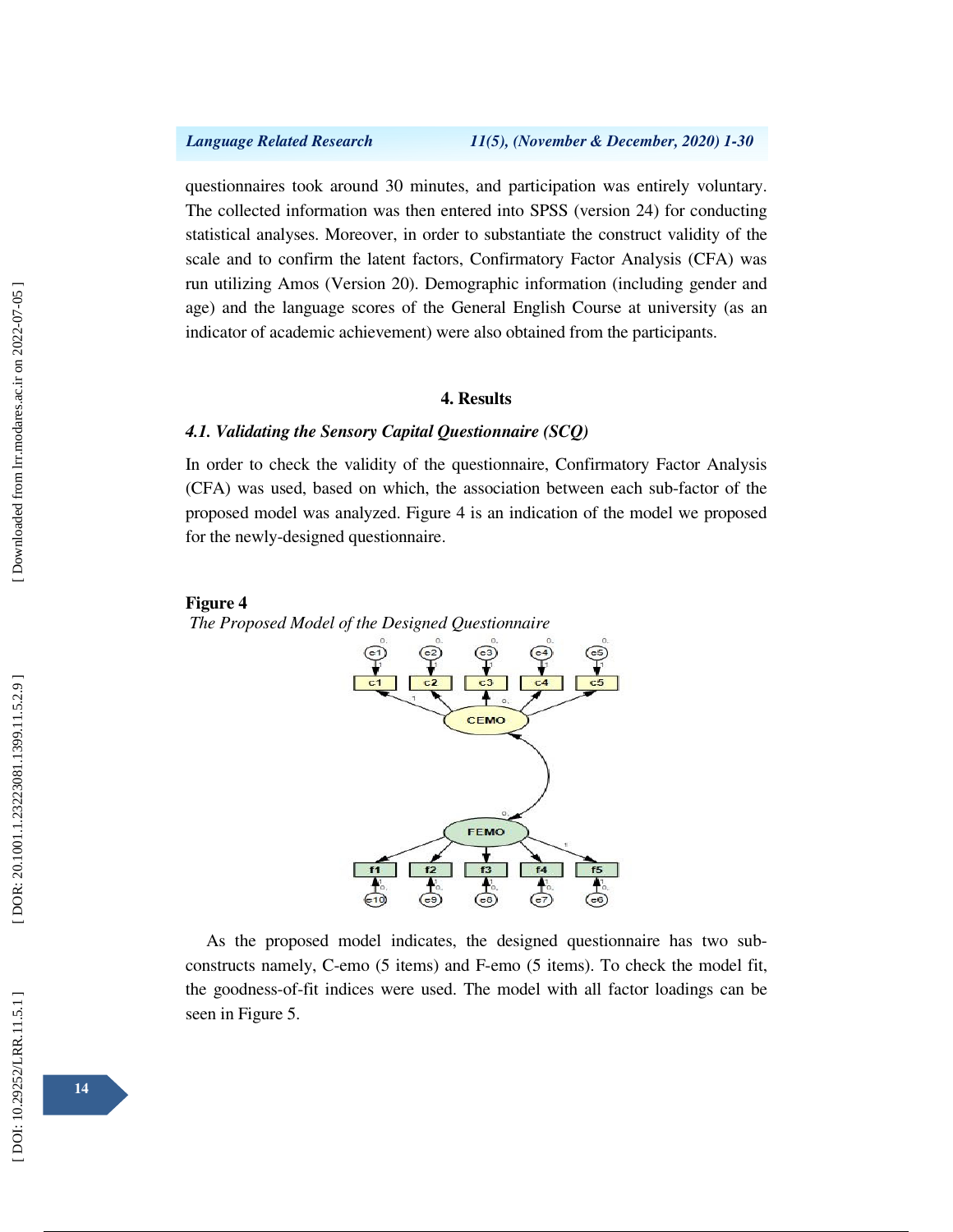## **Figure 5**

*CFA Model of the Designed Questionnaire*



The goodness-of-fit indices are tabulated in Table 3. In this study,  $\chi^2/df$ , GFI, CFI, and RMSEA were used. To have a fit model,  $\chi^2/df$  should be less than 3, GFI and CFI should be above .90, and RMSEA should be less than .08 (Blunch, 2012).

| Table 3                     |  |
|-----------------------------|--|
| The Goodness of fit Indices |  |

|                | X2/df | <b>GFI</b> | <b>CFI</b> | <b>RMSEA</b> |
|----------------|-------|------------|------------|--------------|
| Acceptable fit |       | > 0.90     | > 0.90     | < 0.08       |
| Model          | 2.36  | .91        | .97        | .07          |

As Table 3 shows, all the goodness-of-fit indices are within the acceptable range. Therefore, the scale enjoyed perfect validity. As Figure 5 shows, there is a high positive significant relationship between two sub-constructs of the questionnaire. Table 4 summarizes the information obtained from Cronbach's alpha analyses.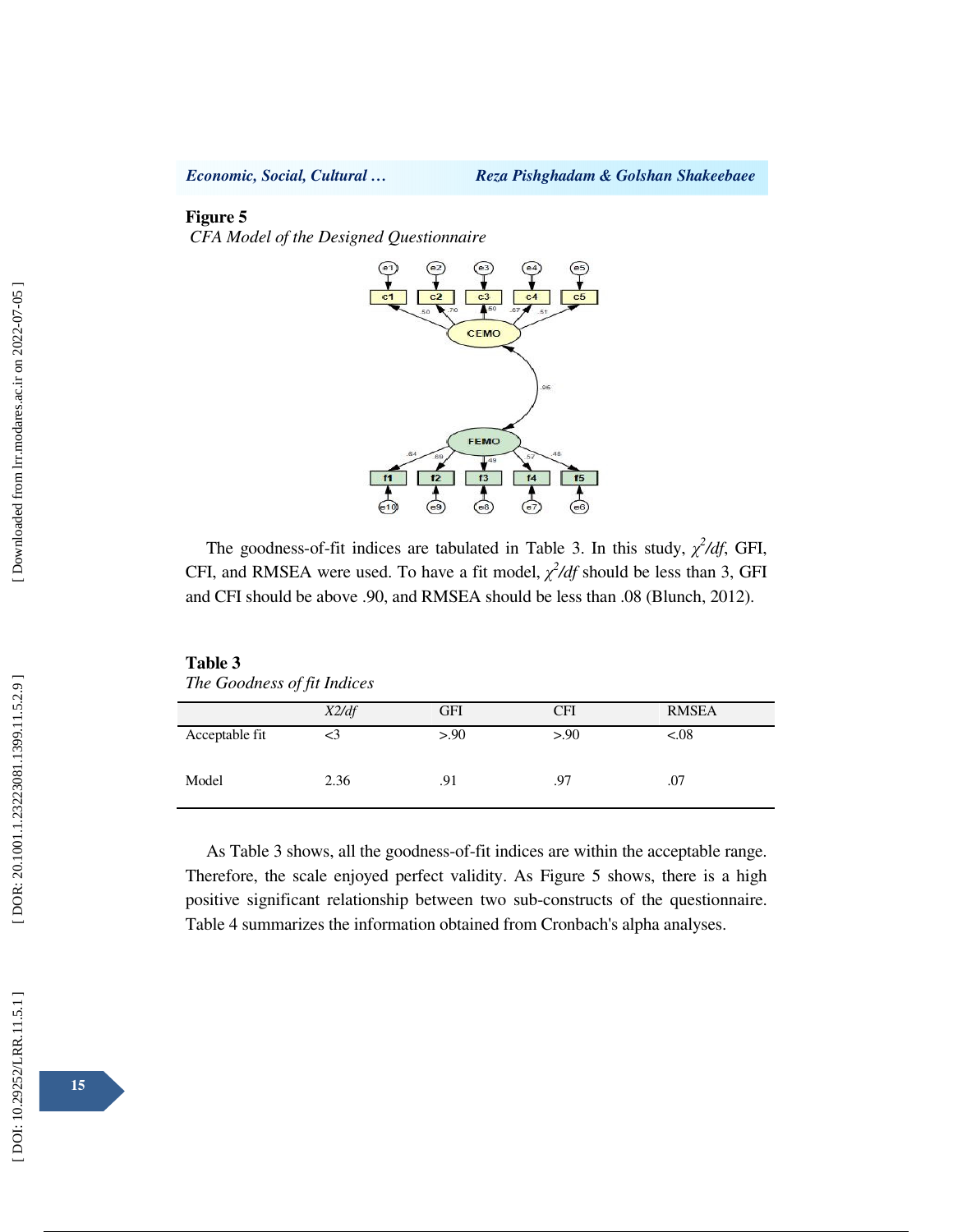## **Table 4**

*Results of Cronbach's Alpha Indexes After Validatio n*

| <b>SCALE</b> | <b>NUMBER OF ITEMS</b> | <b>CRONBACH'S ALPHA</b> |
|--------------|------------------------|-------------------------|
| C-EMO        |                        | .70                     |
|              |                        |                         |
| F-EMO        |                        | .69                     |
|              |                        |                         |
| OVERALL      | 10                     | .81                     |
|              |                        |                         |

As can be seen, the utilized questionnaire gained acceptable indexes of Cronbach's alpha in all two subscales. Moreover, the reliability of the whole questionnaire was .81.

## *4.2. Confirmatory Factor Analysis Among Different Capitals*

Table 6 summarizes the information obtained from Cronbach's Alpha analyses.

| Results of Cronbach s Alpha |                 |                  |
|-----------------------------|-----------------|------------------|
| Scale                       | Number of items | Cronbach's alpha |
| Cultural Capital            |                 | .82              |
| <b>Emotional Capital</b>    | 40              | .91              |
| Social Capital              | 29              | .89              |
| Sensory Capital             | 10              | .81              |
|                             |                 |                  |

**Table 6**  *Results of Cronbach's Alpha*

As can be seen, the utilized scales gained acceptable indices of Cronbach's Alpha ranging from .81 to .91.

Descriptive statistics of variables of the study (economic capital, cultural capital, emotional capital, social capital, sensory capital, and language score) are presented in Table 7.

### **Table 7**

*Descriptive Statistics of the Variables*

|                  |     | Minimum | Maximum | Mean | SD   |
|------------------|-----|---------|---------|------|------|
| Economic Capital | 410 | 1.00    | 20.00   | 5.26 | 3.43 |
| Cultural Capital | 410 | 1.68    | 5.00    | 3.35 | .66  |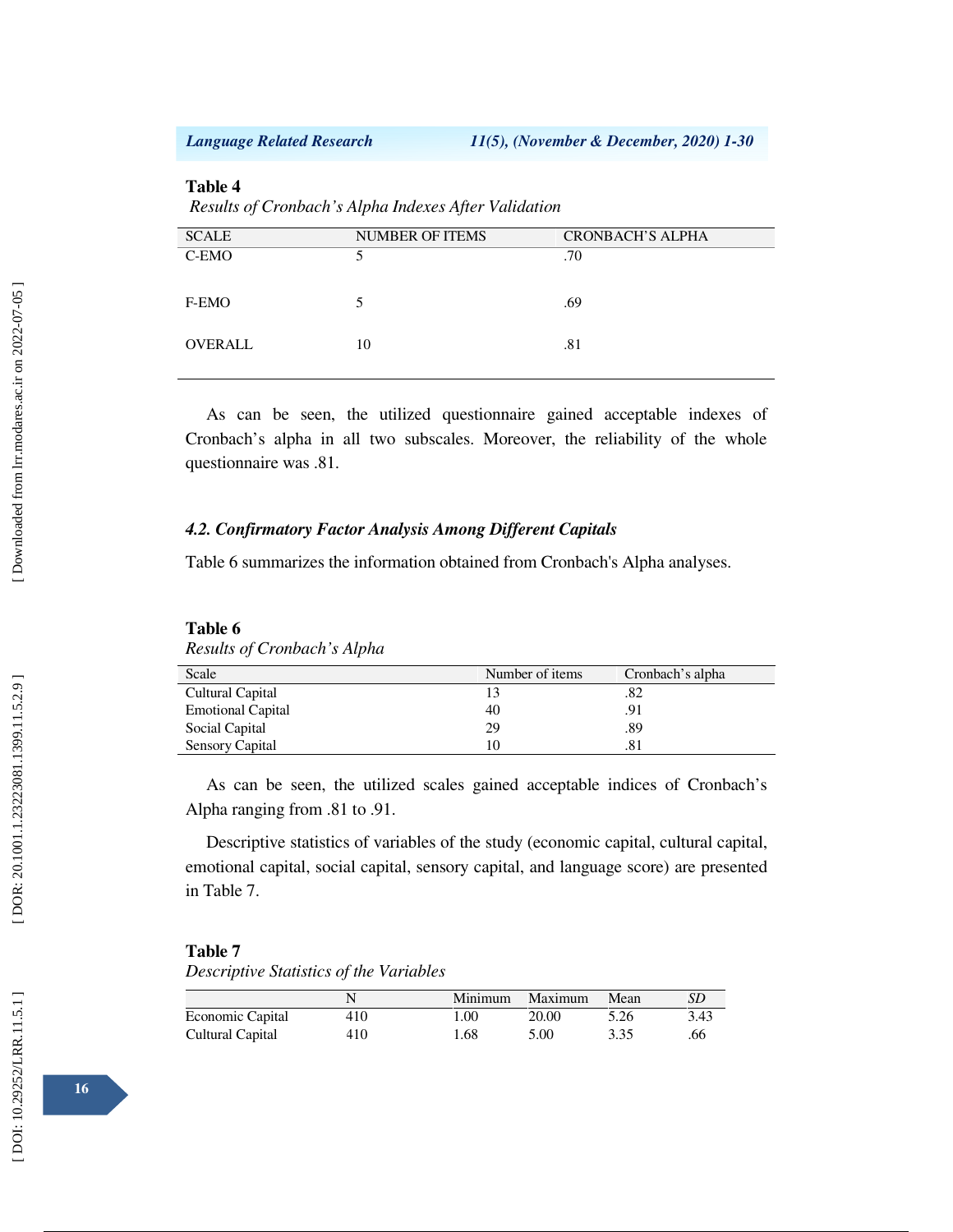|  | Economic, Social, Cultural |  |  |  |  |
|--|----------------------------|--|--|--|--|
|--|----------------------------|--|--|--|--|

*Economic, Social, Cultural … Reza Pishghadam & Golshan Shakeebaee*

|                          |     | Minimum | Maximum | Mean  | SD   |
|--------------------------|-----|---------|---------|-------|------|
| <b>Emotional Capital</b> | 410 | 1.23    | 4.52    | 3.11  | .51  |
| Social Capital           | 410 | 1.43    | 4.78    | 3.23  | .61  |
| Sensory Capital          | 410 | 2.00    | 33.90   | 15.06 | 5.61 |
| Language Score           | 410 | 10.00   | 20.00   | 16.77 | 2.31 |

Results of correlations between variables and language scores are presented in Table 8. As can be seen in Table 3, among different variables, Economic Capital has the highest correlation ( $r = 0.39$ ,  $p < 0.05$ ) and Social capital ( $r = 0.17$ ,  $p < 0.05$ ) has the lowest correlation with language score.

### **Table 8**

*Results of Pearson Correlation*

|                      | Economic<br>Capital | Cultural<br>Capital | Emotional<br>Capital | Social<br>Capital | Sensory<br>Capital | Language<br>Score |
|----------------------|---------------------|---------------------|----------------------|-------------------|--------------------|-------------------|
| Economic<br>Capital  | 1.00                |                     |                      |                   |                    |                   |
| Cultural<br>Capital  | $.26***$            | 1.00                |                      |                   |                    |                   |
| Emotional<br>Capital | $.34***$            | $.39***$            | 1.00                 |                   |                    |                   |
| Social Capital       | $.23***$            | $.25***$            | $.52***$             | 1.00              |                    |                   |
| Sensory<br>Capital   | $.39***$            | $.36***$            | $.29***$             | $.25***$          | 1.00               |                   |
| Language<br>Score    | $.39***$            | $.28***$            | $.27***$             | $.17*$            | $.31***$           | 1.00              |

\*\*Correlation is significant at the level of 0.01

\*Correlation is significant at the level of 0.05

In order to have a better understanding of the relationship between variables, path analysis was employed in which only single indicators are employed for each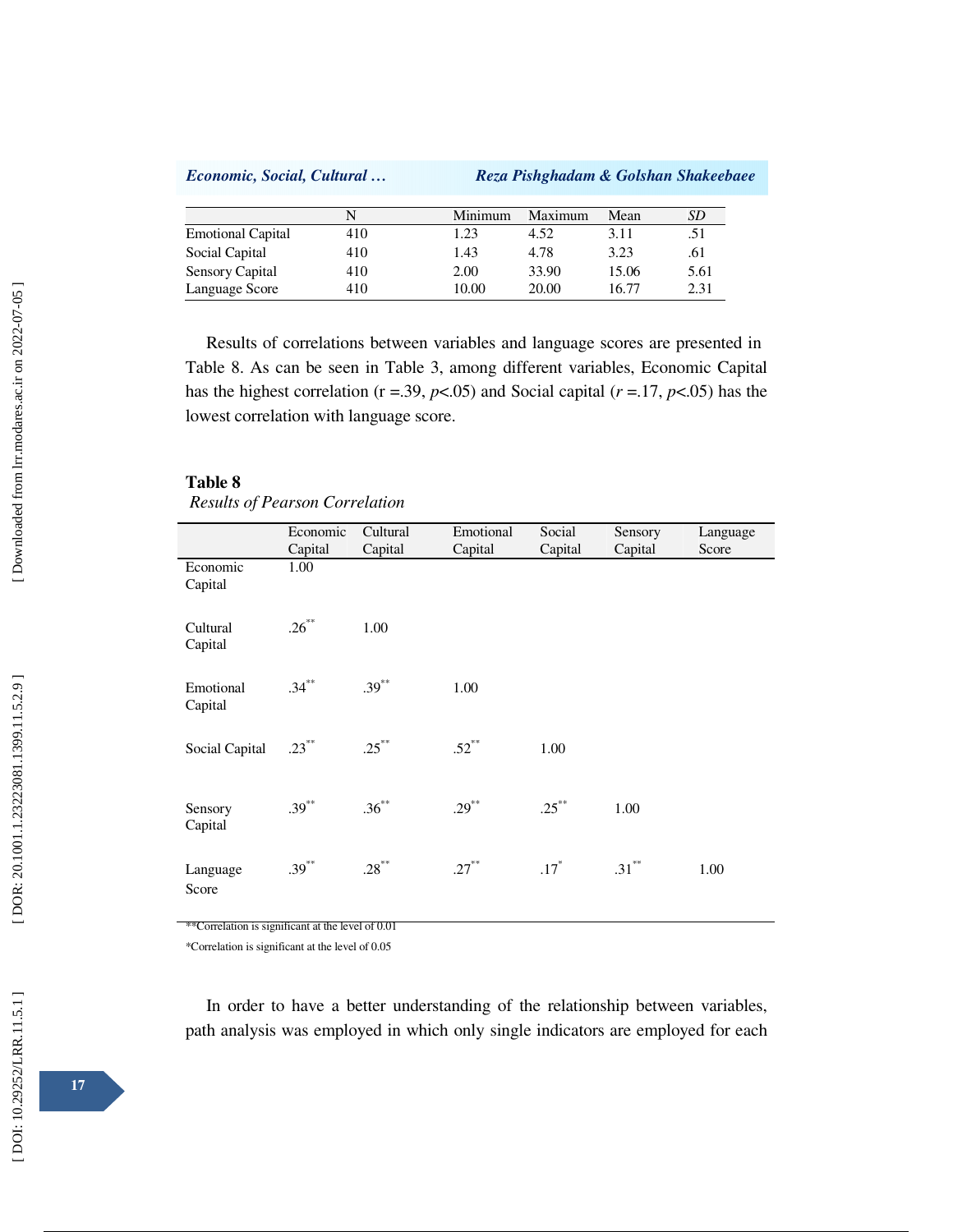of the variables in the causal model. Figure 6 indicates the interrelationship among different variables. A number of fit indices were examined to evaluate the model fit for the different proposed models. Table 9 shows the goodness of fit indices for different proposed models of the interrelationship between variables.

### **Table 9**

*The Goodness-of-fit indices*

|                       | X2/df    | GFI    | CFI    | NFI | <b>RMSEA</b> |
|-----------------------|----------|--------|--------|-----|--------------|
| Acceptable fit        | $\leq$ 3 | > 0.90 | > 0.90 |     | &0.08        |
| Proposed Model 1 3.12 |          | .88    | .85    | .86 | .07          |
| Proposed Model 2 3.07 |          | .89    | .84    | .91 | .08          |
| Last Model            | 1.89     | .94    | 97     | .95 | .05          |

As the results revealed, all the fit indices, NFI (.95), CFI (.97), GFI (.94), the chisquare/*df* ratio (1.89), and RMSEA (.057), lie within the acceptable fit thresholds based on Schreiber et al. (2006). Hence, it can be concluded that the last proposed model had a perfect fit with the empirical data.

## **Figure 6**

*Interrelationship Among Variables*



As indicated in Figure 6, language score is predicted positively and significantly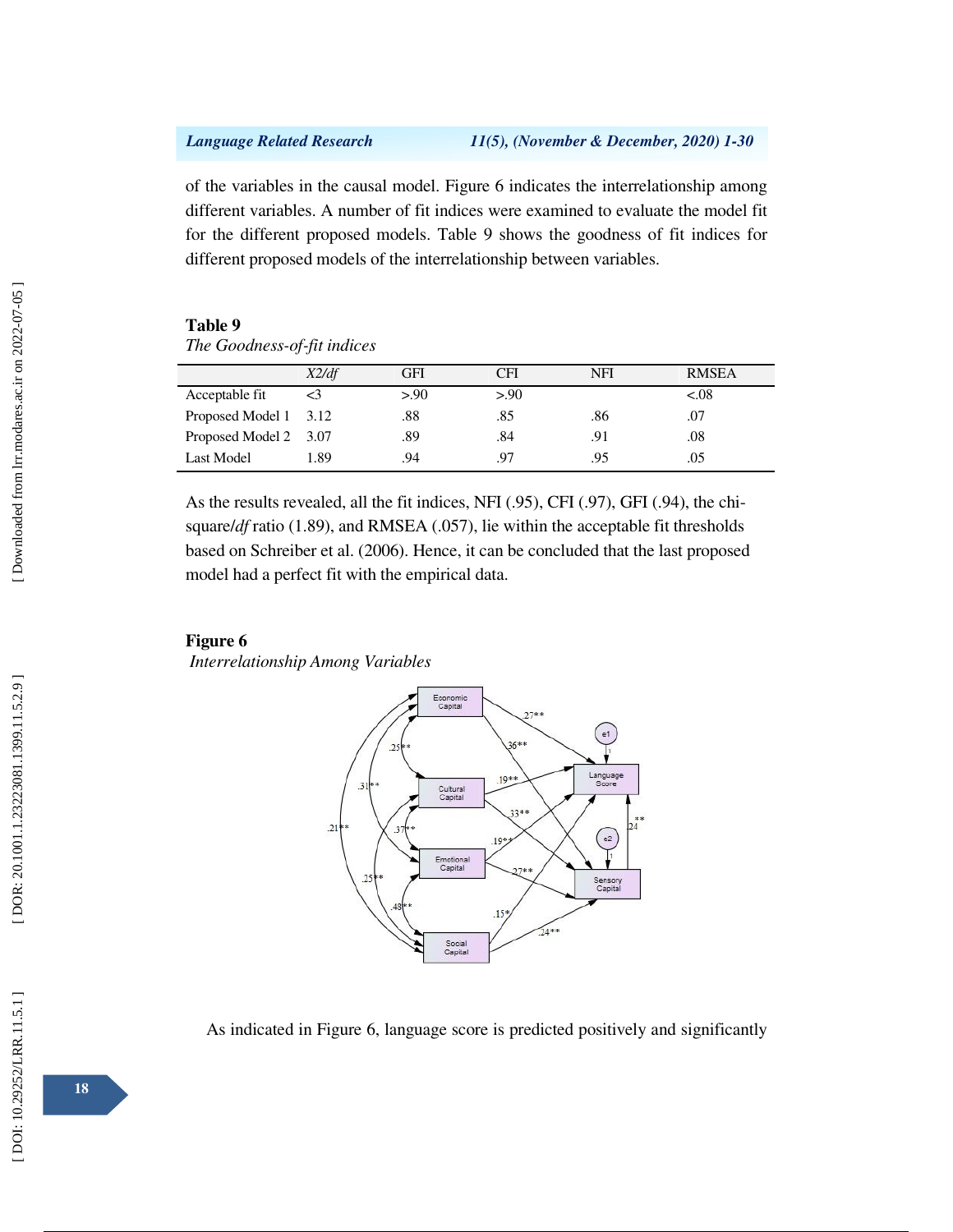by different variables: economic capital (β= .27,  $p$ <.05), cultural capital (β= .19, *p*<.05), emotional capital (β= .19, *p*<.05), social capital (β= .15, *p*<.05), and sensory capital  $(\beta = .24, p<.05)$ . Moreover, results of Path analysis showed that sensory capital is predicted by four variables: economic capital  $(\beta = .36, p<.05)$ , cultural capital ( $\beta$ = .33,  $p$ <.05), emotional capital ( $\beta$ = .27,  $p$ <.05), and social capital ( $\beta$ = .24, *p*<.05).

## **5. Discussion**

In this study, a model of language achievement based on three existing forms of capital, namely economic, socio-cultural, and emotional capitals and one recentlysuggested capital, namely sensory capital is proposed. The existing and potential interrelationships among the capitals as well as their contribution to language achievement are tested in this model through SEM, all of which showed a good fit to the data. The importance of the obtained results from the SEM analysis is twofold: first, we could be able to quantitatively illustrate the centrality of sensory capital and its ability to affect and be affected by other forms of capital. Also, we could show that participants' sensory, social, cultural, and emotional capitals can predict their language achievement, as an indicator of educational attainment. The obtained relationships; therefore, can be partially justified as in what follows:

The existing relationship between social capitals and other capitals can be justified through the strength and direction of ties that are made in social networks (Monkman et al.,2005). The amount of horizontal and vertical ties that are developed is an indication of potential access one might have to other social entities, which is higher in those with higher cultural and economic capitals. This also can affect individuals' levels of senses, because through their established connections, they meet new people, who can affect their way of conceptualizing the world by affecting on their senses, and the more they establish connections, the more they are prone to be affected. Social capital, which is typically interpreted as a sense of belonging to a group, concession with the groups' norms, and members' interaction (Zhao et al., 2012) can be considered as a contributing determinant to participants' language success. The obtained results, in this vein, are in conformity with the findings of Horvat et al. (2003) who claim that students who have more extensive access to network resources may obtain better scores. They were also of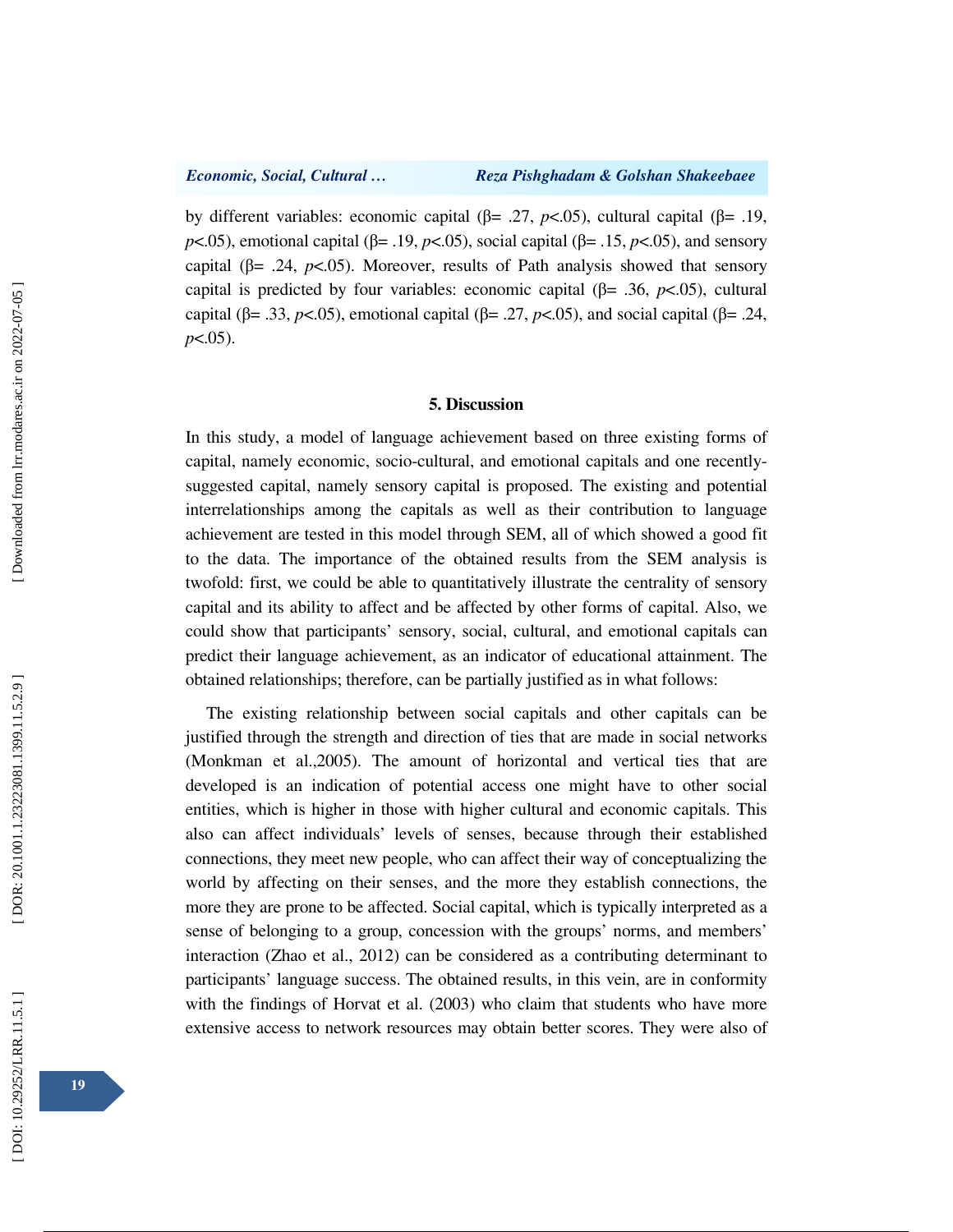the view that there are some contributing factors regarding the development of social capital, such as the structure of family and its size, and parents' communication with teachers, other students, and school personnel. The results are also in line with the study conducted by Pishghadam and Zabihi (2011), claiming that the parents' literacy and educational level, specifically mothers, is an essential factor in children's academic achievement.

Participants' cultural capital is also linked to other forms of capital, mostly due to the quality and quantity of the existing cultural involvement (Jeannotte, 2003). The positively significant relationship between cultural and social capital, for example, is due to the contributing effect of cultural capital on developing social bonding through fortifying the ties among individuals by utilizing "ideologies, values, and social differences, social solidarity, social integration, and sustainable communities" (Hyyppä, 2010, p. 44). Cultural capital can also affect individuals' senses, because the bigger share of cultural capital one owns the stronger it affects the senses one might develop regarding a cultural concept, say, visiting a museum. Moreover, cultural capital a necessary factor in shaping educational success. Studies, such as Clemente (2007), Merenluoto (2009), Pishghadam et al. (2011), and Seo (2010) have generally found that parents' cultural involvement significantly impacts the academic performance, which means that students with more educated and more culturally-involved parents performed higher than the average (Wößmann, 2005). These studies, therefore, confirmed the importance of students' dispositions to involve in cultural activities and the effect of such involvement in educational success in general, and language achievement, in particular. These studies hold the view that participants' social-class can affect the way they see the importance of learning another language, which can consequently influence their levels of motivation and ultimate accomplishment.

Economic capital, too, affects and is affected by other forms of capital. Economic capital can directly affect the level of access to goods, and it can provide individuals with financial resources, so that they can buy those items, which can consequently affect their senses regarding those items. Regarding the relationship between economic capital and academic achievement, we can say that according to Baoyan and Minggang's (2015) model, economic capital affects parents' educational expectation, which consequently affects participants' academic performance.

The obtained results regarding the relationship between emotional capital and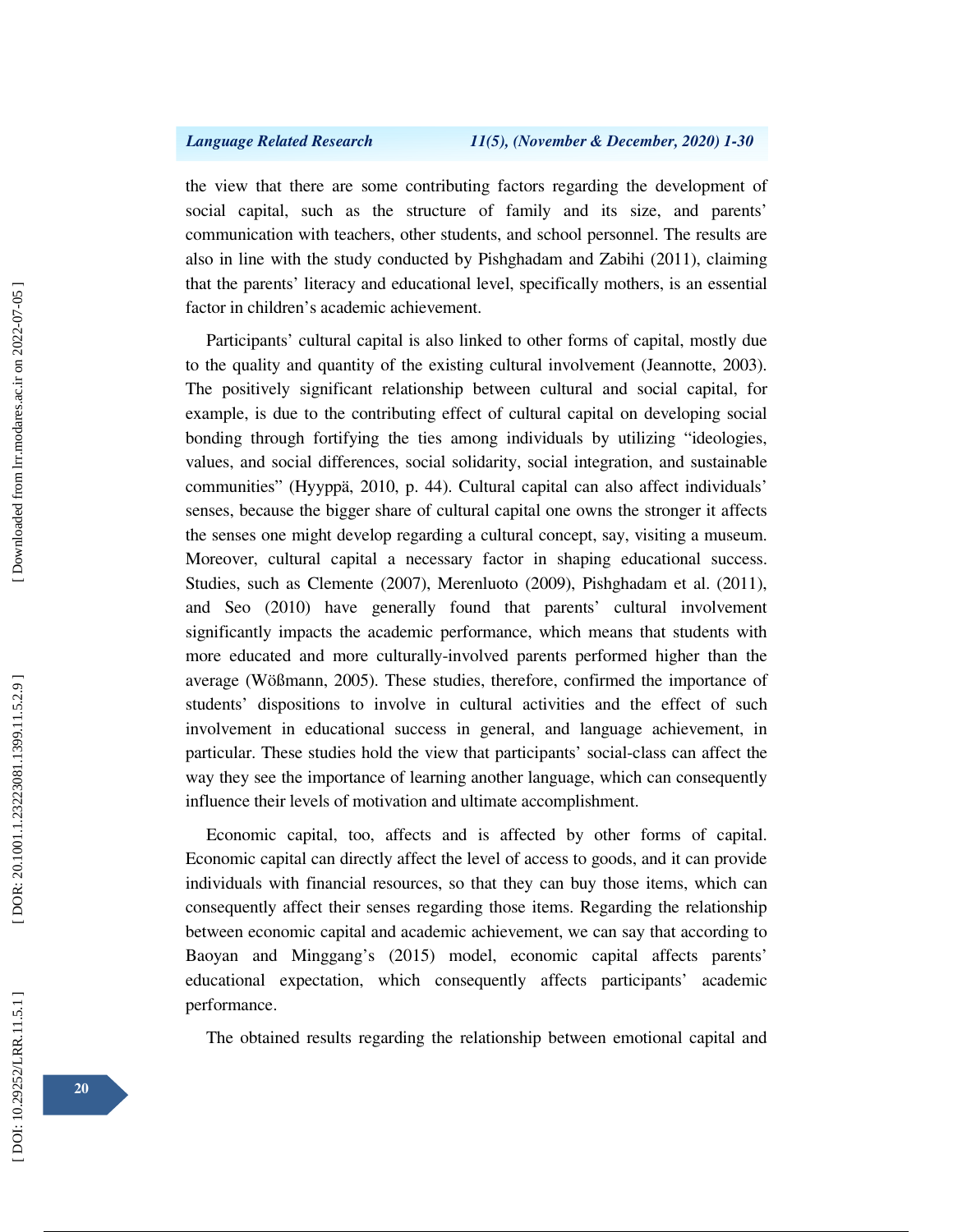language achievement showed this form of capital and its sub-components, which includes motivation, empathy, self-regulation, and self-awareness can affect educational behavior. This may be partly due to the effect these sub-components have on learners' commitment, creativity, enthusiasm (McClelland, 1987). The obtained results in this part are in line with, or in Reay's (2004) conceptualization of emotional capital, which she called heuristic device, and its positive relationship with educational success and the emotional wellbeing within a given family.

### **6. Conclusion**

Sensory capital, as quantitatively explored for the first time in the present study, too, showed to have a significant contributory factor. As Pishghadam, Shakeebaee, et al. (2019) have argued, sensory capital employs the concept of emotioncy to build the foundation of sensory capital and explicates how senses work as the central point of economic, cultural, and social capitals. It also highlights the bilateral relationships that exist sensory capital and Bourdieu's (1986) capitals. This means that, due to their economic, cultural, and social status, individuals develop and maintain different levels of emotioncy (Pishghadam et al., 2018; Pishghadam & Shayesteh, 2016), and vice versa. From an educational point of view, then, the obtained results can endorse the claim of sensory capital regarding enriching learners' educational experience and development (Pishghadam, Ebrahimi, et al., 2019). On that ground, educators should be trained to build up learners' levels of emotioncy by increasing their learners' emotions by employing different resources and techniques such as emotionalization (Pishghadam Jajarmi, et al., 2016). This means that, in order to take all the learners' emotioncy backgrounds into account, those materials and tools that are used in the education systems are expected to be localized to tackle the existing prejudices against those neglected classes within every society.

### **Disclosure statement**

No potential conflict of interest was reported by the authors.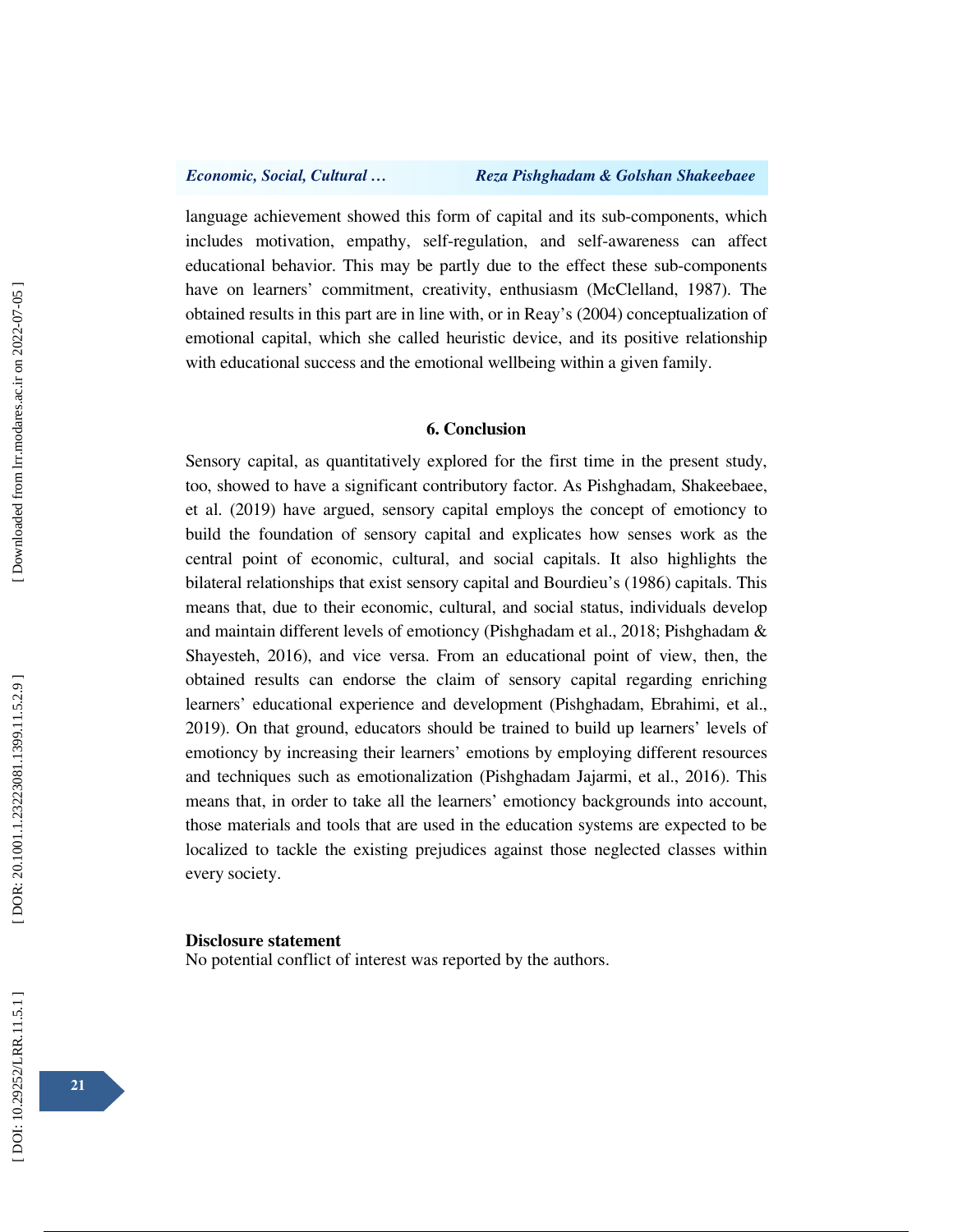### **References**

- Alanen, L., Brooker, E., & Mayall, B. (Eds.). (2015). *Childhood with Bourdieu*. Palgrave Macmillan.
- Allatt, P. (1993). Becoming privileged: The role of family processes. In I. Bates & G. Riseborough (Eds.), *Youth and inequality* (pp. 139-159). Open University Press.
- Aronowitz, S. (2004). Against schooling: Education and social class. *Social Text*, *22*(2), 13-35.
- Baoyan, Y., & Minggang, W. (2015). How father's education and economic capital impact academic performance—An analysis based on the mediating effect and moderating effect. *Chinese Education & Society*, *48*(6), 412-432.
- Blunch, N. (2012). *Introduction to structural equation modeling using IBM SPSS statistics and AMOS*. Sage Publication.
- Borek, J. A., & Thompson, S. M. (2003). Multisensory learning in inclusive classrooms. *Academic Exchange Quarterly*, *7*(3), 244-249.
- Bottomore, T., Harris, L., Kiernan, V. G., & Miliband, R. (1991). *The Marxist thought*. Blackwell Publishers Ltd.
- Bourdieu, P. (1986). The forms of capital. In J. Richardson (Ed.), *Handbook of theory and research for the sociology of education* (pp. 241-258). Greenwood.
- Bourdieu, P. (1987). What makes a social class? On the theoretical and practical existence of groups. *Berkeley Journal of Sociology*, *32*, 1-17.
- Bourdieu, P. (1989). Social space and symbolic power. *Sociological Theory*, *7*(1), 14-25.
- Bourdieu, P. (1999). *The weight of the world: Social suffering in contemporary society* (Parkhurst Ferguson, Trans.). Alhoda.
- Bourdieu, P., Passeron, J. C., & Nice, R. (1977). *Education, society and culture*. Sage Publications.
- Burkitt, I. (1997). Social relationships and emotions. *Sociology*, *31*(1), 37-55.
- Choppin, B. (1968). Social class and educational achievement. *Educational Research*, *10*(3), 213-217.

Claro, S., Paunesku, D., & Dweck, C. S. (2016). Growth mindset tempers the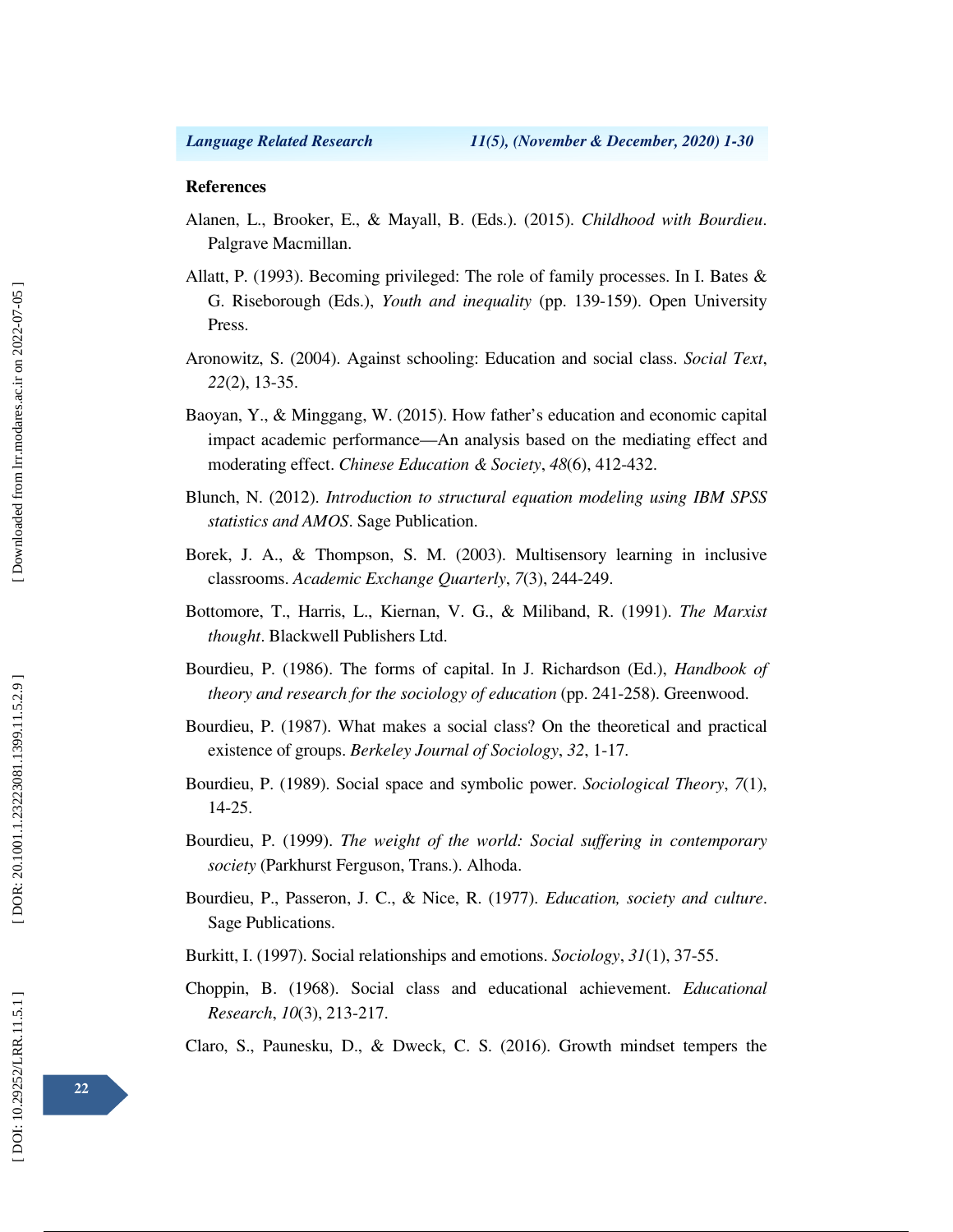effects of poverty on academic achievement. *Proceedings of the National Academy of Sciences*, *113*(31), 8664-8668.

- Clemente, A. (2007). English as cultural capital in the Oaxacan community of Mexico. *TESOL Quarterly*, *41*(2), 421-426.
- Colley, H. (2006) Learning to labor with feeling: Class, gender and emotion in childcare education and training, *Contemporary Issues in Early Childhood*, *7*(1), 15-29.
- Comenius, J. A. (1967). *The great didactic of John Amos Comenius.* Russell & Russell.
- Diaz, A. L. (2003). Personal, family, and academic factors affecting low achievement in secondary school. *Electronic Journal of Research in Educational Psychology and Psychopedagogy*, *1*(1), 43-66.
- Grenfell, M. (2008). *Pierre Bourdieu: Key Concepts*. doi.org/10.1017/UPO9781844654031
- Grenfell, M. (2009). Bourdieu, language, and literacy. *Reading Research Quarterly*, *44*(4), 438-448.
- Greve, A., & Salaff, J. W. (2003). Social networks and entrepreneurship. *Entrepreneurship Theory and Practice*, *28*(1), 1-22.
- Gunn, S. (2005). Translating Bourdieu: cultural capital and the English middle class in historical perspective. *The British Journal of Sociology*, *56*(1), 49-64.
- Ho, E. S. C. (2009). Educational leadership for parental involvement in an Asian context: Insights from Bourdieu's theory of practice. *School Community Journal*, *19*(2), 101-122.
- Hollingshead, A. D. B. (1975). *Four-factor index of social status*. Unpublished manuscript, Yale University, New Haven, CT.
- Horvat, E. M., Weininger, E. B., & Lareau, A. (2003). From social ties to social capital: Class differences in the relations between schools and parent networks. *American Educational Research Journal*, *40*(2), 319-351.

Hyyppä, M. T. (2010). *Healthy ties*. Springer.

Jeannotte, M. S. (2003). Singing alone? The contribution of cultural capital to social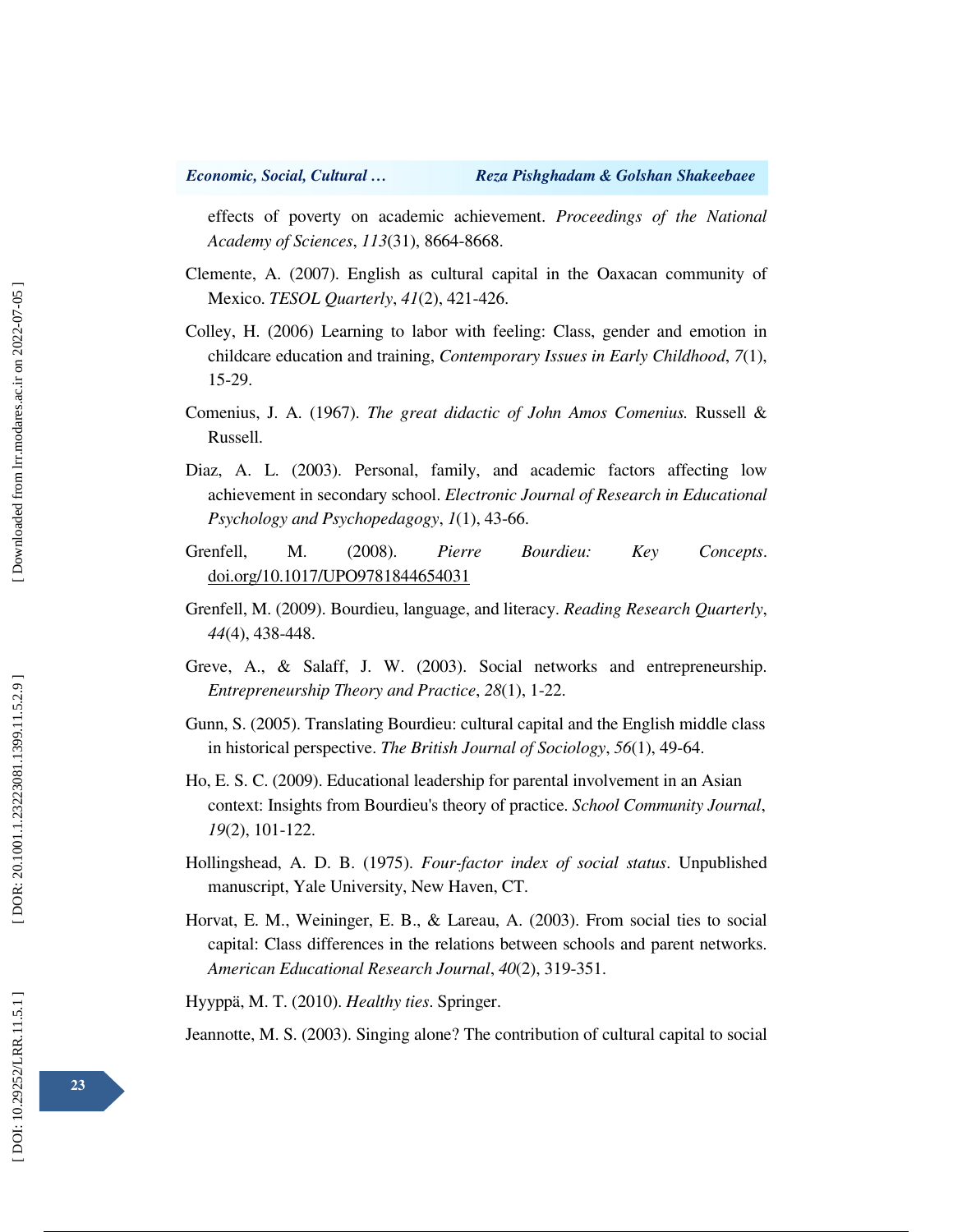cohesion and sustainable communities. *The International Journal of Cultural Policy*, *9*(1), 35-49.

- Jonsson, S., & Lindbergh, J. (2013). The development of social capital and financing of entrepreneurial firms: From financial bootstrapping to bank funding. *Entrepreneurship Theory and Practice*, *37*(4), 661-686.
- Julien, C. (2015). Bourdieu, social capital and online interaction. *Sociology*, *49*(2), 356-373.
- Kátai, Z., Juhász, K., & Adorjáni, A. K. (2008). On the role of senses in education. *Computers & Education*, *51*(4), 1707-1717.
- Krieger, N., Williams, D. R., & Moss, N. E. (1997). Measuring social class in US public health research: concepts, methodologies, and guidelines. *Annual Review of Public Health*, *18*(1), 341-378.
- Kwon, S. W., & Adler, P. S. (2014). Social capital: Maturation of a field of research. *Academy of Management Review*, *39*(4), 412-422.
- Lareau, A. (1987). Social class differences in family-school relationships: The importance of cultural capital. *Sociology of education*, *60*(2), 73-85.
- Lerman, S. (2000). The social turn in mathematics education research. In J. Boaler (Ed.), *Multiple perspectives on mathematics teaching and learning* (pp. 19-44). Ablex Publishing.
- Lin, J. (1991). *The red guards' path to violence: political, educational, and psychological factors.* Praeger.
- Lin, N. (1999). Social networks and status attainment. *Annual Review of Sociology, 25*, 467-487.
- Lounsbury, J. W., Huffstetler, B. C., Leong, F. T., & Gibson, L. W. (2005). Sense of identity and collegiate academic achievement. *Journal of College Student Development*, *46*(5), 501-514.
- Luke, A. (2018). Genres of power: Literacy education and the production of capital. In A. Luke (Ed.), *Critical literacy, schooling, and social justice* (pp. 143-167). Routledge.
- Maron, J., Kraus, L., Pogarell, O., Gomes de Matos, E., & Piontek, D. (2016). Occupational inequalities in psychoactive substance use: A question of conceptualization? *Addiction Research & Theory*, *24*(3), 186-198.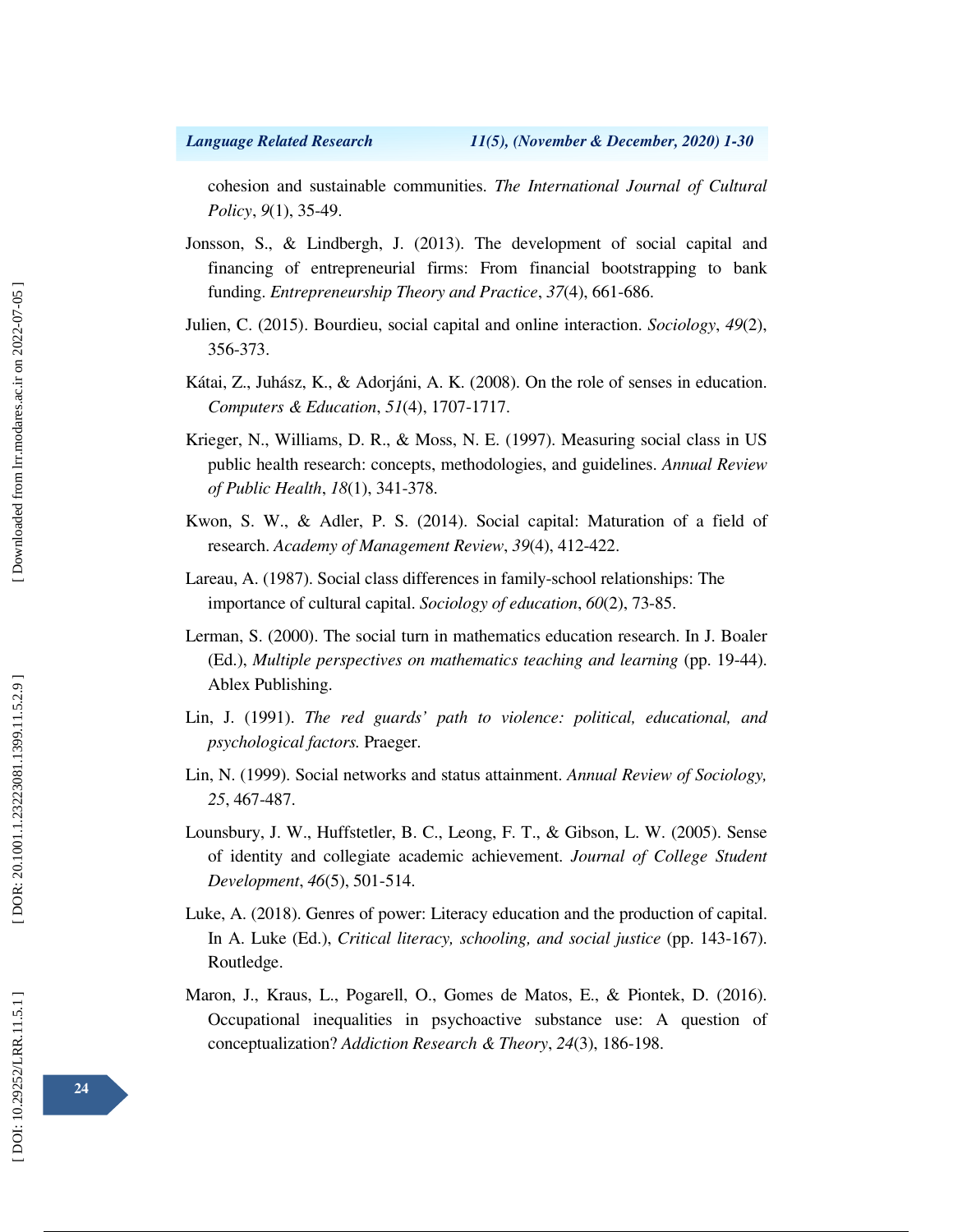Marx, K. (1867). *Capital, volume I.* Progress Publishers.

McClelland, D. C. (1987). *Human motivation*. Cambridge University Press.

- Merenluoto, S. (2009). The connection of cultural capital with success in master's degree programs in Finnish higher education. *Research on Finnish Society, 2,*  29-38.
- Michael, J. (2017). Highbrow culture for high-potentials? Cultural orientations of a business elite in the making. *Poetics*, *61*, 39-52.
- Monkman, K., Ronald, M., & Théramène, F. D. (2005). Social and cultural capital in an urban Latino school community. *Urban Education*, *40*(1), 4-33.
- Nowotny, H. (1981) Women in public life in Austria. In C. Fuchs Epstein, & R. Laub Coser (Eds.), *Access to power: Cross-national studies of women and elites* (pp. 147-156). George Allen and Unwin.
- Piri, S., Pishghadam, R., & Rasekh, Z. E. (in press). New models of L2 achievement based on EFL learners' joint attention and their emotional, social, and cultural capitals. *International Review of Applied Linguistics in Language Teaching*.
- Piri, S., Pishghadam, R., Dixon, L., & Rasekh, Z. E. (2018). Predictors of L2 achievement: Testing a model based on EFL learners' emotional, social, and cultural capitals. *Issues in Educational Research*, *28*(3), 737-755.
- Pishghadam, R. & Khajavy, G. H. (2013). Sociological and psychological model of foreign language achievement: Examining social/cultural capital and cognitive/metacognitive aspects. *Iranian Journal of Applied Linguistics, 16*(1), 129-144.
- Pishghadam, R. & Shayesteh, S. (2016). Emotioncy: A post-linguistic approach toward vocabulary learning and retention. *Sri Lanka Journal of Social Sciences*, *39*(1), 27-36.
- Pishghadam, R. (2016a, May). *Emotioncy, extroversion, and anxiety in willingness to communicate in English*. Paper presented at the 5th International Conference on Language, Education, and Innovation, London, England.
- Pishghadam, R. (2016b, September). *Introducing emotioncy tension as a potential source of identity crises.* Paper presented at Interdisciplinary Conference on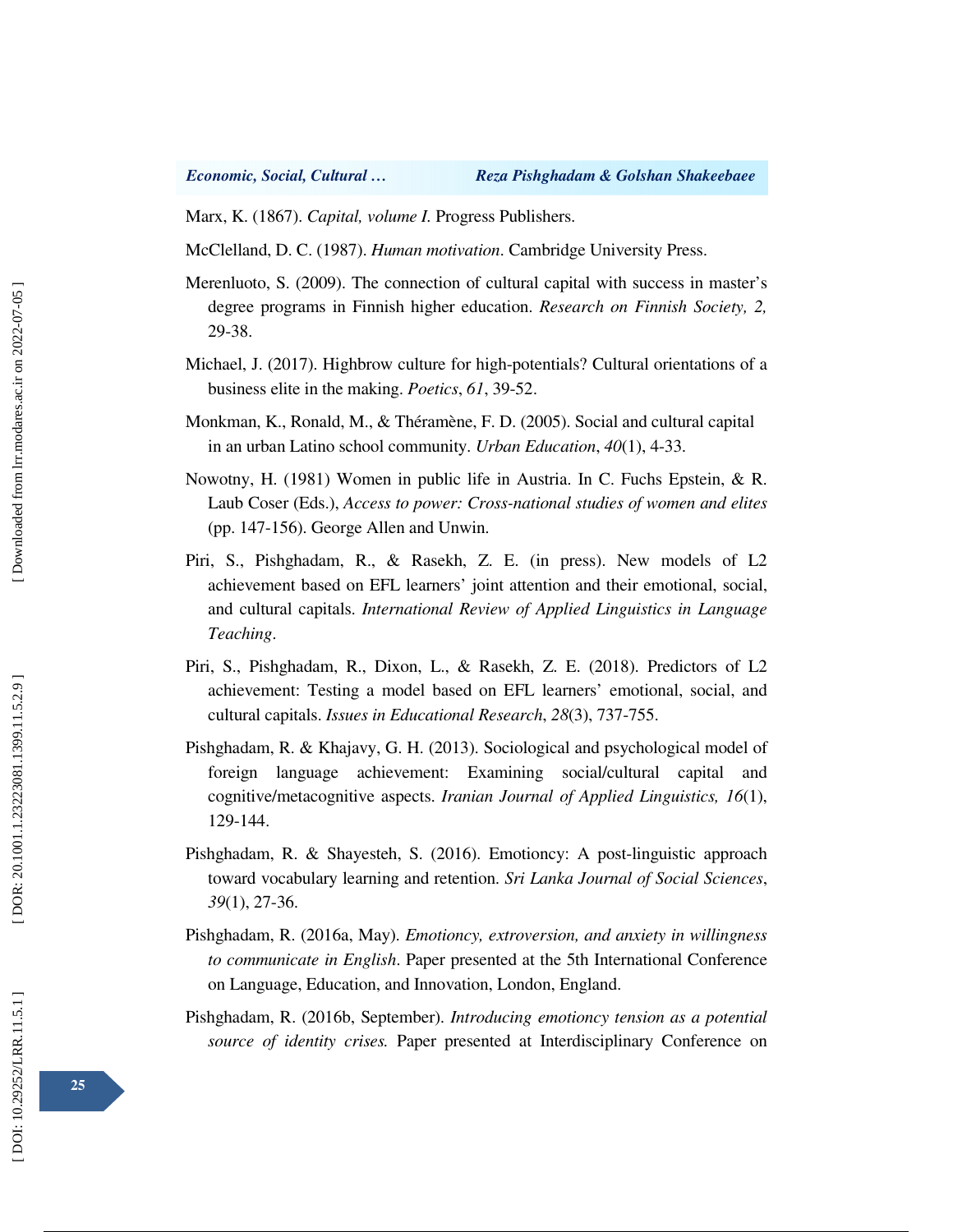Cultural Identity and Philosophy of Self, Istanbul, Turkey.

- Pishghadam, R., & Zabihi, R. (2011). Social and cultural capital in creativity. *Canadian Social Science*, *7*(2), 32.
- Pishghadam, R., Ebrahimi, S., & Shakeebaee, G. (2019). Moarefi mafhum sarmaye hayejanihesi va barrasie tasirate aan dar amoozesh zaban dovom [introducing emo-sensory capital and its influence on the second language teaching]. *Zaban va Tarjome*, *51*(2), 1-26.
- Pishghadam, R., Ebrahimi, S., & Tabatabaiean, M. (2019). *A novel approach to psychology of language education*. Ferdowsi University Press.
- Pishghadam, R., Jajarmi, H., & Shayesteh, S. (2016). Conceptualizing sensory relativism in light of emotioncy: A movement beyond linguistic relativism. *International Journal of Society, Culture & Languag e*, *4*(2), 11-21.
- Pishghadam, R., Noghani, M., & Zabihi, R. (2011). The construct validation of a questionnaire of social and cultural capital. *English Language Teaching*, *4*(4), 151-175.
- Pishghadam, R., Shakeebaee, G., & Rahmani, S. (2019). Sensory capital in education: The missing piece? *Italian Journal of Sociology of Education*, *11*(3), 265-282.
- Pishghadam, R., Shakeebaee, G., & Shayesteh, S. (2018). Introducing cultural weight as a tool of comparative analysis: An emotioncy-based study of social class. *Humanities Diliman*, *15*(2), 139-158.
- Pishghadam, R., Shayesteh, S., & Rahmani, S. (2016). Contextualizationemotionalization interface: A case of teacher effectiveness. *RIMCIS: Revista Internacional y Multidisciplinar en Ciencias Sociales*, *5*(2), 97-127.
- Pishghadam, R., Tabatabaian, M., & Navari, S. (2014). *A critical and practical analysis of first language acquisition theories: The origin and development.*  Ferdowsi University of Mashhad Press.

Probyn, E. (2004) Shame in the habitus, *Sociological Review*, *52*(2), 224-248.

Reay, D. (2000) A useful extension of Bourdieu's conceptual framework? Emotional capital as a way of understanding mothers' involvement in their children's education, *The Sociological Review*, *48*(4), 568-585.

Reay, D. (2004) Education and cultural capital: the implications of changing trends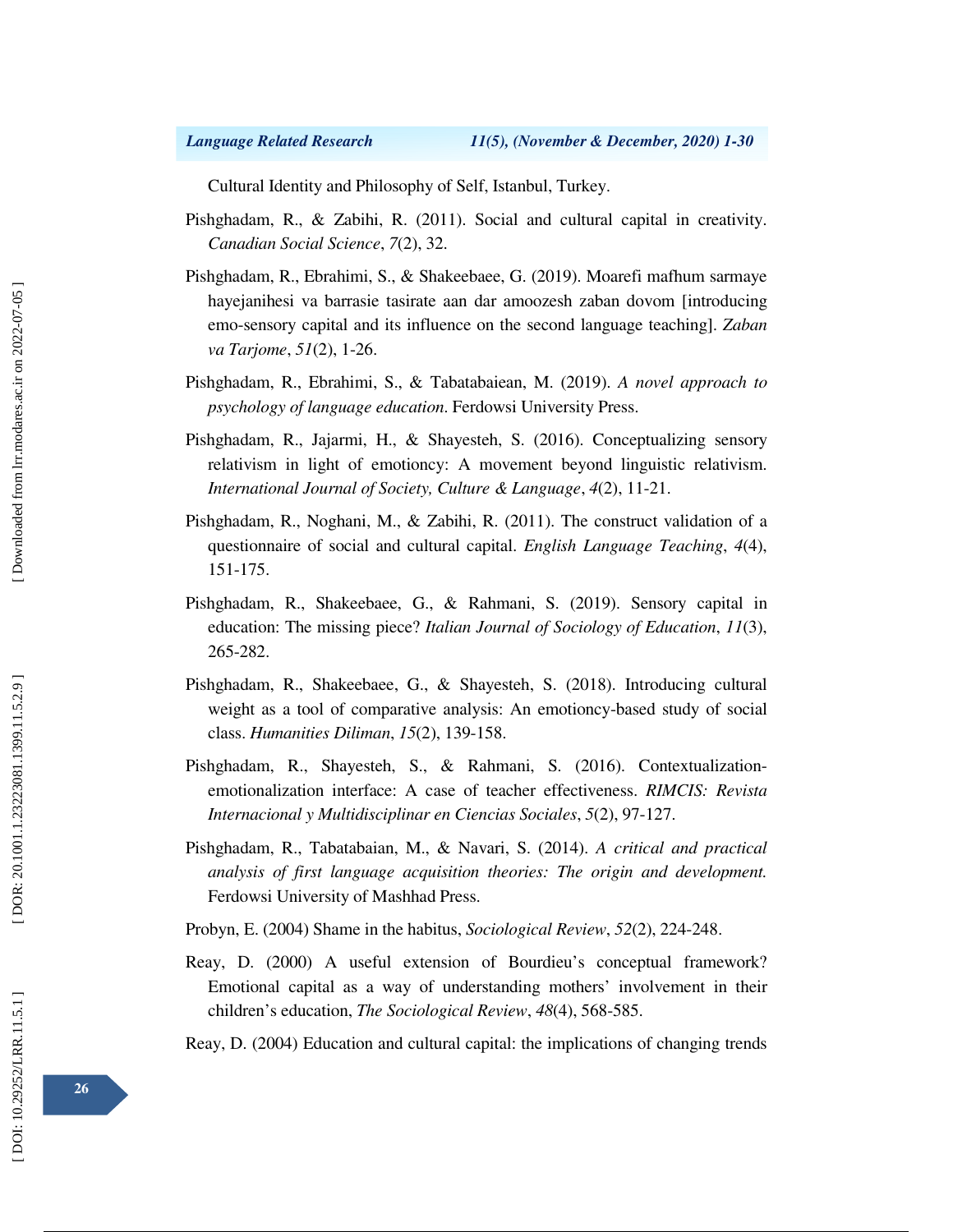in education policies, *Cultural Trends*, *13*(2), 73-86.

- Rowlands, J. (2018). Deepening understandings of Bourdieu's academic and intellectual capital through a study of academic voice within academic governance. *Studies in Higher Education*, *43*(11), 1823-1836.
- Schreiber, J. B., Nora, A., Stage, F. K., Barlow, E. A., & King, J. (2006). Reporting structural equation modeling and confirmatory factor analysis results: A review. *The Journal of Educational Research*, *99*(6), 323-338.
- Seo, Y. S. (2010). Individualism, collectivism, client expression, and counselor effectiveness among South Korean international students*. The Counseling Psychologist,* 38(6), 824-847.
- Shanker, S. G., & Greenspan, S. I. (2005). The role of affect in language development. *Theoria. Revista de Teoría, historia y Fundamentos de la Ciencia*, *20*(3), 329-343.
- Starosta, G. (2015). *Marx's capital, method and revolutionary subjectivity*. Brill.
- Stefanek, E., Strohmeier, D., & Yanagida, T. (2017). Depression in groups of bullies and victims: Evidence for the differential importance of peer status, reciprocal friends, school liking, academic self-efficacy, school motivation and academic achievement. *International Journal of Developmental Science*, *11*(1- 2), 31-43.
- Thomson, D. M., Crocker, C., & Marketo, C. G. (2010). Linking sensory characteristics to emotions: An example using dark chocolate. *Food Quality and Preference*, *21*(8), 1117-1125.
- Webb, S., Burke, P. J., Nichols, S., Roberts, S., Stahl, G., Threadgold, S., & Wilkinson, J. (2017). Thinking with and beyond Bourdieu in widening higher education participation. *Studies in Continuing Education*, *39*(2), 138-160.
- Weingart, P. (1969). Beyond Parsons? A critique of Ralf Dahrendorf's conflict theory. *Social Forces*, *48*(2), 151-165.
- Wentzel, K. R. (2017). Peer relationships, motivation, and academic performance at school. In A. J. Elliot, C. S. Dweck, & D. S. Yeager (Eds.), *Handbook of competence and motivation: Theory and application* (pp. 586-603). The Guilford Press.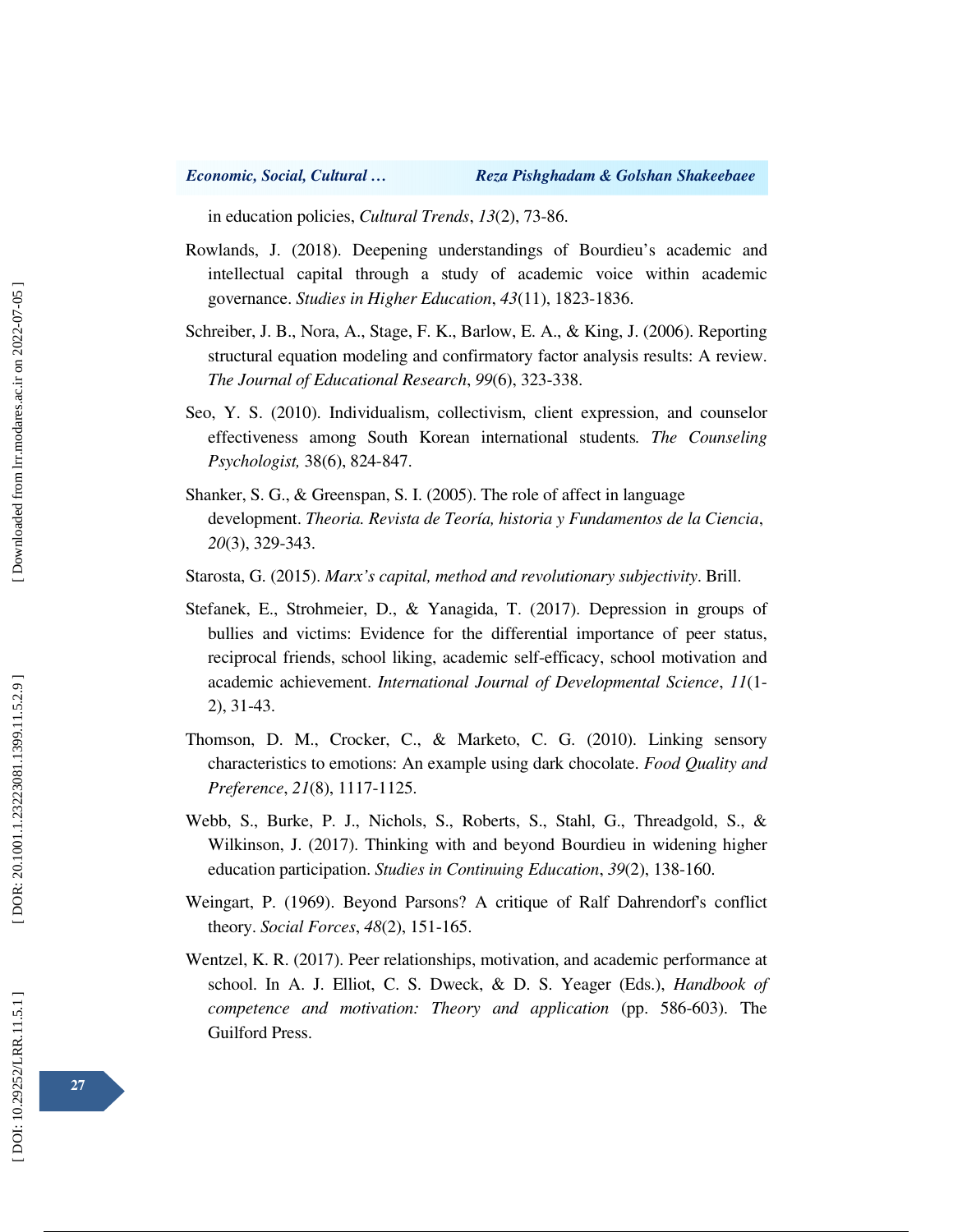- Winne, P. H., & Nesbit, J. C. (2010). The psychology of academic achievement. *Annual Review of Psychology*, *61*, 653-678.
- Wößmann, L. (2005). Educational production in East Asia: The impact of family background and schooling policies on student performance. *German Economic Review*, *6*(3), 331-353.
- Zhao, L., Lu, Y., Wang, B., Chau, P. Y., & Zhang, L. (2012). Cultivating the sense of belonging and motivating user participation in virtual communities: A social capital perspective. *International Journal of Information Management*, *32*(6), 574-588.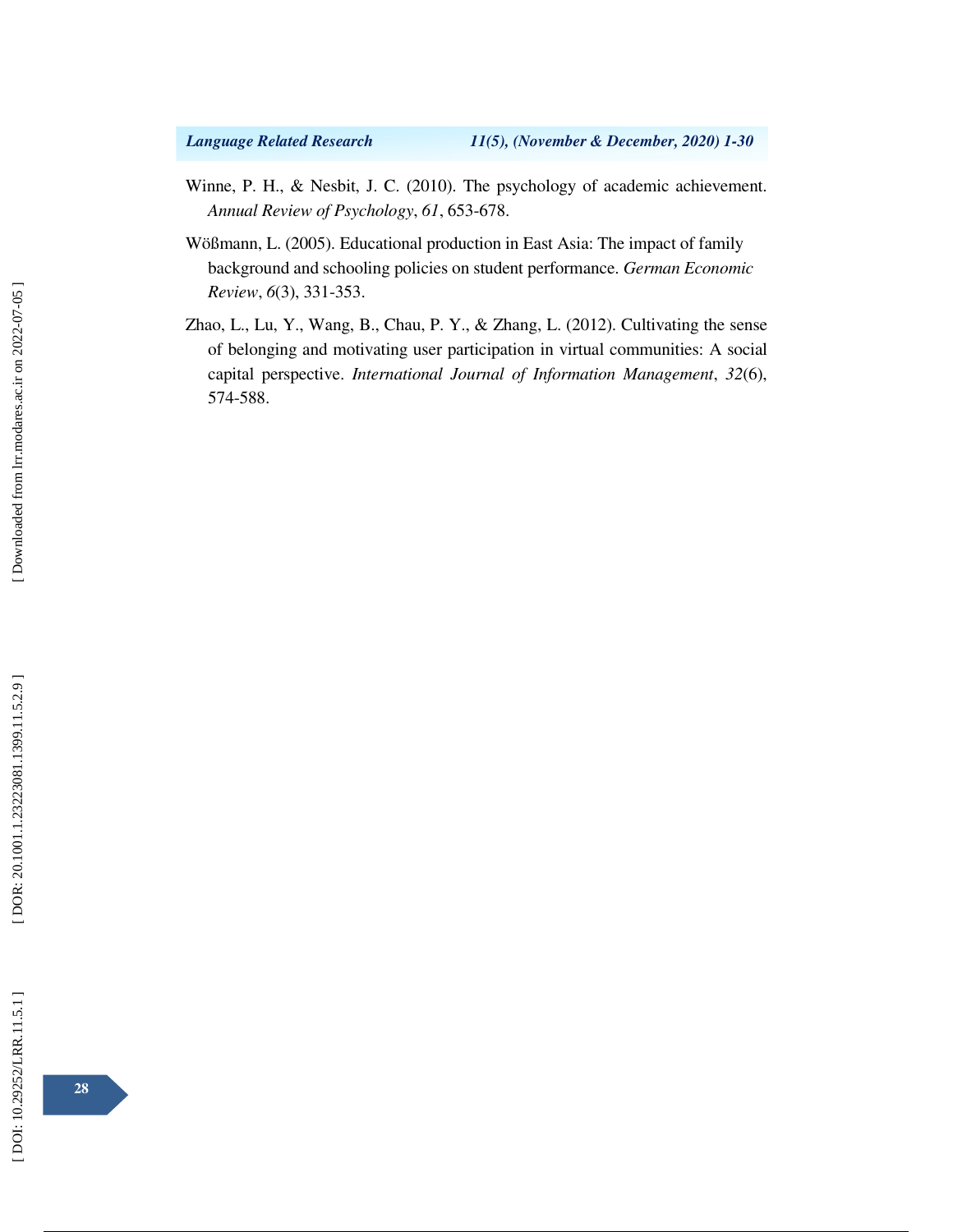### **About the Authors**

<sup>1</sup> Reza Pishghadam is a professor of language education at Ferdowsi University of Mashhad, Iran. He is the editor-in-chief of the *International Journal of Society, Culture, and Language* (IJSCL). His research interests include: socio-psychology of language education, emotioncy, brainling, and cultuling.

<sup>2</sup> Golshan Shakeebaee is currently a Ph.D. candidate and language instructor at Ferdowsi University of Mashhad. Her realm of interests includes psychological and sociological aspects of language education.

## **Appendices**

## **Appendix A**

## **Social and Cultural Capital Questionnaire (SCCQ) Sample**

- 1- My parents used to have a regular connection with my school.
- 2- I feel I have strong ties with my peers.
- 3- I see my friends weekly.
- 4- I enjoy reading literature.
- 5- I know all famous music composers.

### **Appendix B**

## **Emotional Capital Questionnaire (ECQ) Sample**

1 My family members help each other identify their strengths and weaknesses.

- 2 My friends help me in controlling my behavior and emotions.
- 3 The educational system has been successful in creating my motivation to study.
- 4 Religious regulations have made me help my fellows as much as possible.

## **Appendix C**

**Sensory Capital Questionnaire (SCQ) Sample**